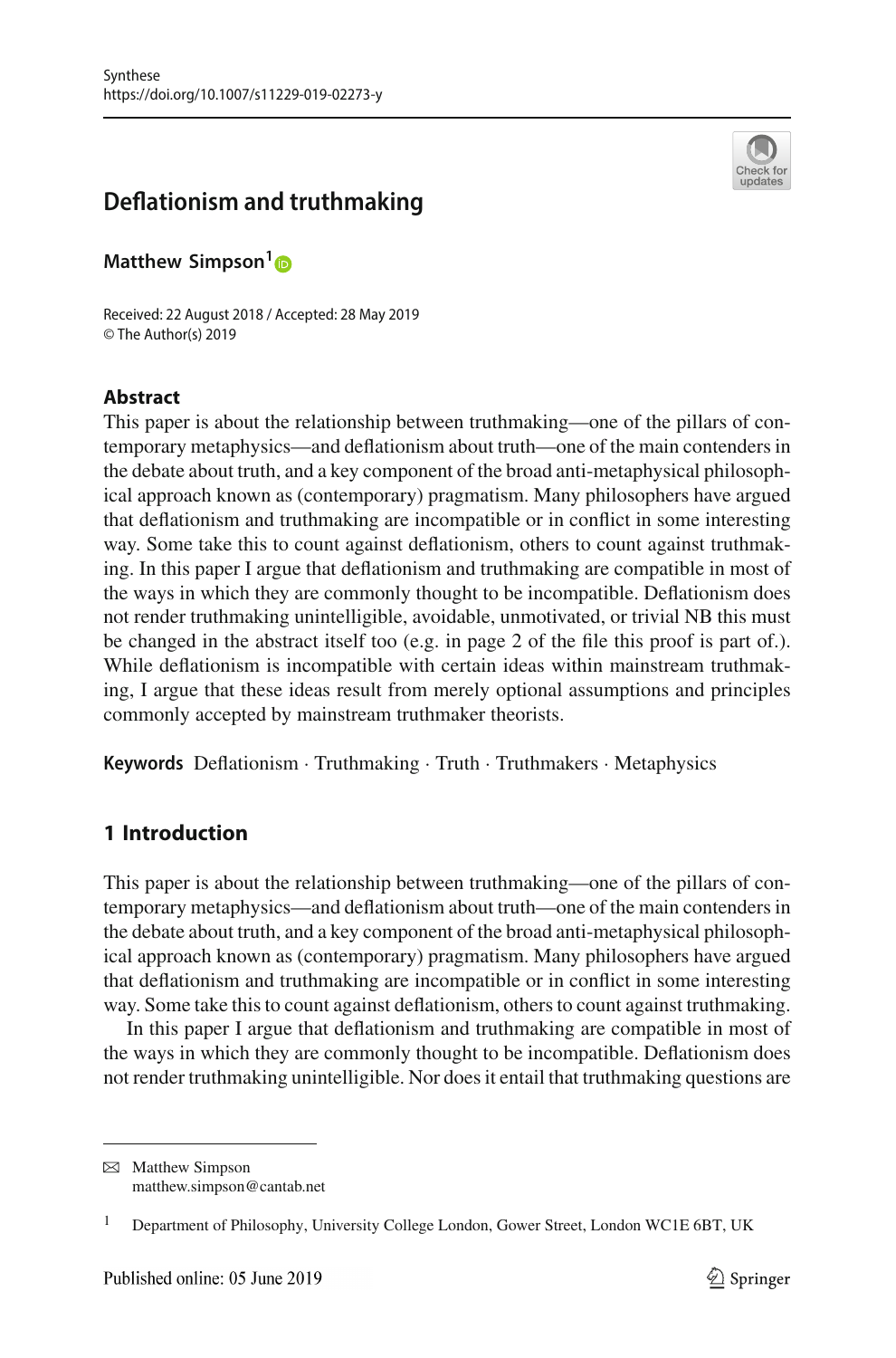avoidable, unmotivated, or that they have only trivial answers. Deflationism is incompatible with certain conceptions of truthmaking, one common motivation for believing that all truths have truthmakers, and it blocks one route to believing that truthmakers must be objects. However, I shall argue that these ideas result from assumptions and principles which are commonly accepted by mainstream truthmaker theorists but which are purely optional.

As such, the apparent conflict between deflationism and truthmaking rests on the fact that both sides have built more into the notion of truthmaking than is necessary. Truthmaker theorists themselves have built in significant philosophical ideas into their defences of truthmaking, and it is to these that philosophers who support deflationism have reacted. Without these optional extras, deflationism and truthmaking are entirely compatible.

The idea that deflationism is compatible with truthmaking is not new; we find arguments to this effect from various writers, including Bigelo[w](#page-23-0) [\(2009\)](#page-23-0), Lewi[s](#page-23-1) [\(2001](#page-23-1)), and perhaps the best known deflationist, Horwic[h](#page-23-2) [\(2008\)](#page-23-2). The idea has been challenged by defenders of truthmaking like MacBrid[e](#page-23-3) [\(2013\)](#page-23-3) and Armstrong [\(1997](#page-23-4), p. 128) but also deflatio[n](#page-23-5)ists like Huw Price  $(2013, ch.1)$  $(2013, ch.1)$  $(2013, ch.1)$  $(2013, ch.1)$  and Blackburn  $(2012).<sup>1</sup>$  $(2012).<sup>1</sup>$  My argument differs from these earlier defences of the compatibility of deflationism and truthmaking in two ways. First, there are no replies to the arguments made by deflationists like Price and Blackburn; defenders of truthmaker theory have tended to agree that deflationism and truthmaking are in tension, and taken this to count against deflationism. In Sects. [6,](#page-15-0) [7](#page-18-0) I address these arguments.

Second, the majority of work in this area has focused on the idea that truthmaking primarily concerns truthbearers like propositions, and that while there are similar ideas which do not concern truthbearers, these are therefore not really about truth.<sup>2</sup> In Sect. [3](#page-3-0) I motivate and apply a distinction between different ways of talking about truth which shows that this dilemma is a false one: we can talk about truthmaking and the notion of truth without focusing on truthbearers. When we do this, I argue, we get new results about the compatibility of deflationism and truthmaking, which apply both to older arguments from truthmaker theorists and the newer ones from deflationists.

The structure of this paper is as follows. After outlining deflationism in Sect. [2,](#page-1-2) I will show how deflationists can make sense of truthmaking, why they have good reason to believe in it, but why this doesn't force them to take facts and properties as truthmakers (Sects. [3](#page-3-0)[–5\)](#page-13-0). I will then refute Huw Price's argument that deflationism lets us avoid answering questions about truthmaking, before showing how deflationism does not make such questions trivial (Sects. [6](#page-15-0)[–7\)](#page-18-0). I finish by briefly discussing the significance of the idea that deflationism makes truthmaking a 'first-order' matter.

#### <span id="page-1-2"></span>**2 Deflationism about truth**

There are many different kinds of deflationism (sometimes known as 'minimalism'). In this paper I will only discuss Paul Horwich's view, mainly because it is typically

<span id="page-1-0"></span><sup>&</sup>lt;sup>1</sup> See also the writers referenced in MacBride [\(2019](#page-23-6), §3.4).

<span id="page-1-1"></span><sup>&</sup>lt;sup>2</sup> See for instance McGrat[h](#page-23-7) [\(2003](#page-23-7)) for a nice example of the focus on propositions, and Horwich [\(2008](#page-23-2), pp. 217ff), Lewis [\(2001,](#page-23-1) pp. 278–9), MacBrid[e](#page-23-3) [\(2013\)](#page-23-3) for the idea that without the focus on propositions, we are not really talking about truth.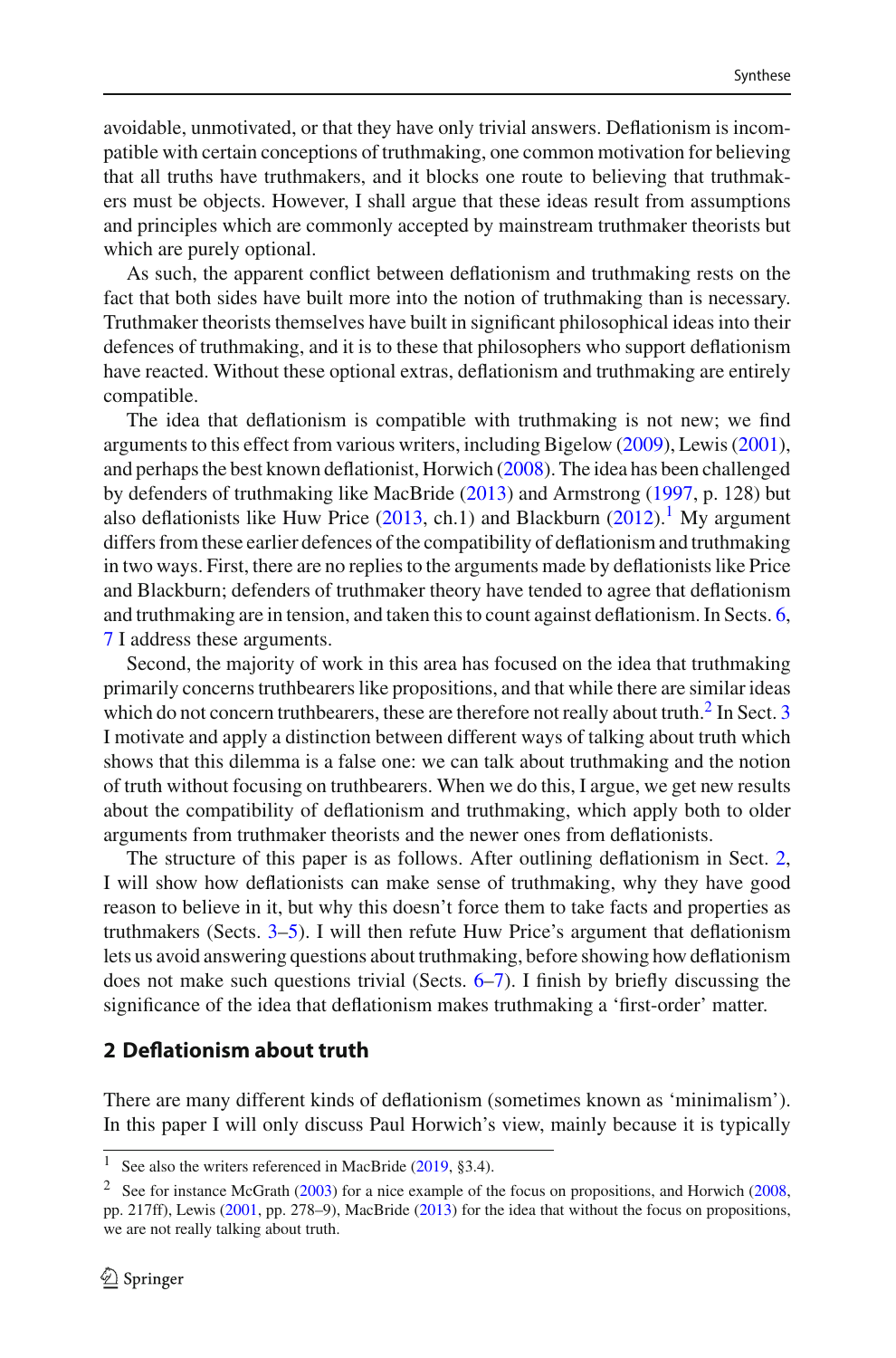the favourite view of those who use deflationism to undermine truthmaker theory philosophers like Huw Price and Simon Blackburn—and the primary deflationary view under discussion in the literature on this topic.<sup>[3](#page-2-0)</sup> I won't ask whether other forms of deflationism conflict with truthmaking. Horwich's deflationism focuses on propositions as the primary bearers of truth, the primary things to which our concept of truth applies. Other views take sentences or other truthbearers as the primary bearers of truth. Horwich's view explains truth as it applies to propositions, and then later explains truth as it applies to other truthbearers. In what follows I'll be talking about propositional truth only.

For our purposes, then, deflationism involves two key claims. The first is that there is no true substantial theory of truth (Horwic[h](#page-23-8) [1998](#page-23-8), pp. 120–122). A substantial theory of truth is one that specifies a property which is necessarily coextensive with truth—a property that necessarily all and only the true propositions have—such that this necessary coextensivity explains the facts about truth. For instance, the following theories are substantial ones:

x is true iff x corresponds to a fact

x is true iff x would be part of the maximally coherent set of propositions

x is true iff x is useful to believe

x is true iff x would be believed by an omniscient being

These biconditionals aim to specify a property of truth which is necessarily coextensive with it, such that this necessary coextensivity explains the facts about truth. Deflationism rejects all such theories. Either the property they specify is not necessarily coextensive with truth—consider the third theory above—or it is but this is not explanatory, as in the case of the fourth theory in this list which gives us no illumination of truth whatsoever. So according to Horwich: there is no property necessarily coextensive with truth and which explains truth.

The second key deflationist claim is more positive. It is that that our grasp of the concept of truth is exhausted by our disposition to infer according to the 'T-schema' (where  $\langle p \rangle$  denotes the proposition that p):

(T)  $\langle p \rangle$  is true if and only if p

and that the collected instances of this schema form the most basic or fundamental facts about truth.<sup>4</sup> The instances themselves are basic—they are not derived from or explained by anything else. Deflationists think that all the facts involving truth can be explained on the basis of this schema plus other facts not about truth (Horwic[h](#page-23-8) [1998,](#page-23-8) Ch.1). This positive claim fits in nicely with the deflationist's rejection of substantive theories of truth: it is a replacement for such theories.

Deflationists supplement this positive claim with explanations of why we have the concept of truth and the truth predicate '… is true'. For our purposes, however, the most important features of deflationism are its rejection of substantial theories of truth, its claim that the instances of (T) are the basic facts about truth – they are not derived from any other principle about truth—and its claim that the disposition to infer according to it is constitutive of grasp of the concept of truth.

<span id="page-2-0"></span><sup>&</sup>lt;sup>3</sup> See Horwic[h](#page-23-2) [\(1998\)](#page-23-8) for Horwich's vi[e](#page-24-1)w, and Price [\(2011,](#page-24-1) [2013](#page-24-0)); Blackbur[n](#page-23-9) [\(1998](#page-23-9), [2012\)](#page-23-5); Horwich [\(2008](#page-23-2)); MacBrid[e](#page-23-3) [\(2013\)](#page-23-3); Lewi[s](#page-23-1) [\(2001](#page-23-1)); Simpso[n](#page-24-2) [\(2016\)](#page-24-2) for some examples.

<span id="page-2-1"></span><sup>&</sup>lt;sup>4</sup> I ignore complications concerning the Liar paradox as they don't affect my argument here.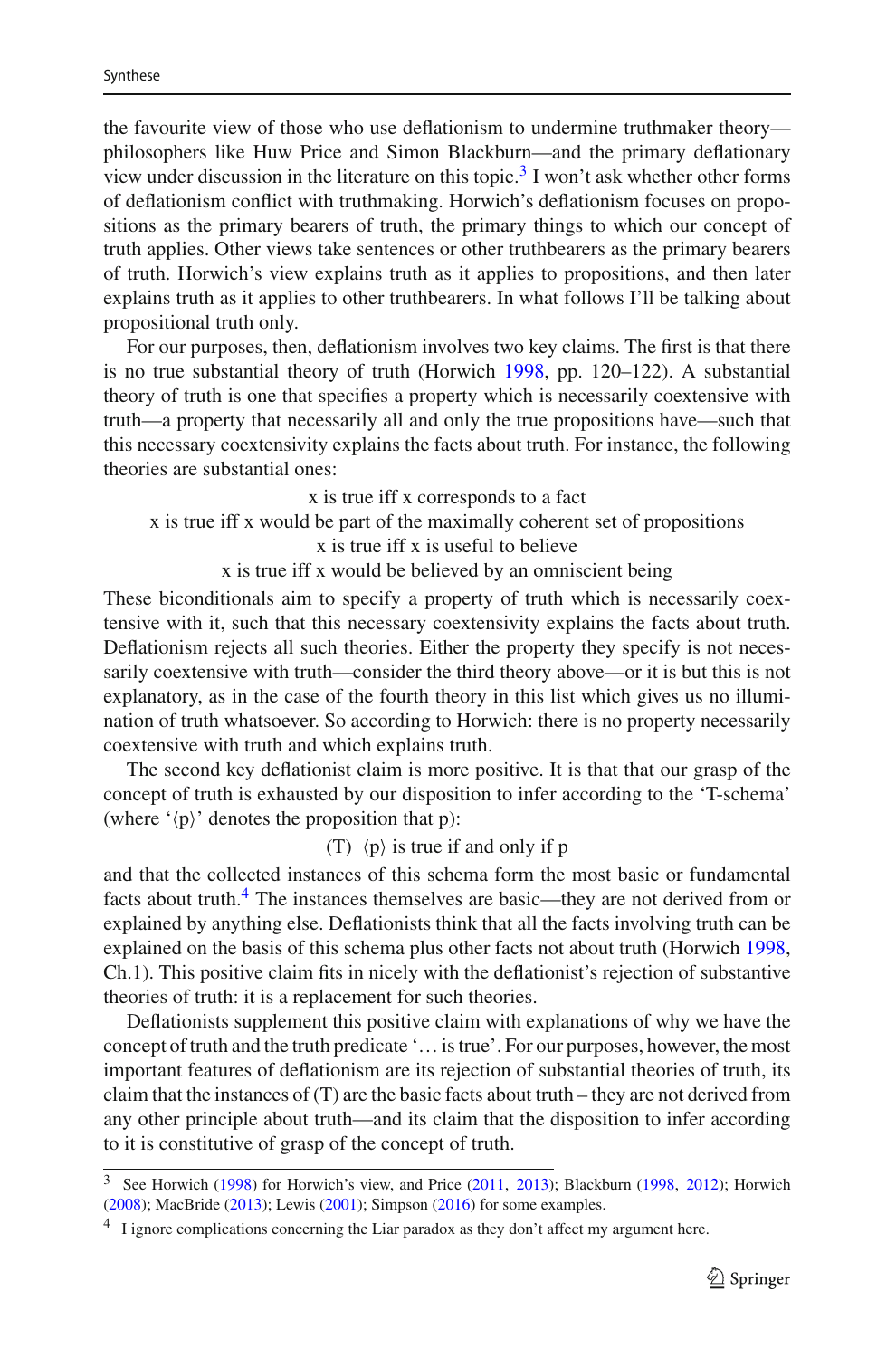### <span id="page-3-0"></span>**3 Truthmaking**

In this section I'll explain the idea of truthmaking and argue that deflationists can make sense of it. The basic idea of a truthmaker is simple: it's an existing object which makes a truth true. Here 'makes' is not causal: a truthmaker is not something which causes a truth to be true. Rather, most read it in terms of the phrase 'in virtue of': a truthmaker is an existing object in virtue of whose existence a truth is true. Most truthmaker theorists think this implies that a truthmaker must both necessitate and explain a truth it makes true: necessarily, if the truthmaker exists, the truth is true, and the truth is explained by the existence of the truthmaker.

The idea of explaining a truth is ambiguous. Consider the question of what explains the truth of  $\langle$ grass is green $\rangle$ . This can be read in two ways. First it could be read as asking what explains the fact that grass is green, what explains why grass is green. Second, it could be read as asking what it is for  $\langle$ grass is green $\rangle$  to be true, asking what it takes for that proposition to have the property of being true. This question is focused on the proposition itself: it asks what that proposition needs to be like to be true. For instance, a coherentist may say that for  $\langle$ grass is green $\rangle$  to be true is for it to be a member of some special set of propositions, so what explains its truth is its membership in this set.

A nice way to understand this is to distinguish between two ways of talking about truth, truths, and the truth.<sup>[5](#page-3-1)</sup> The first is perhaps the usual way in philosophical contexts. On this usage, 'truth' serves two roles. It names a property, truth, which we can call *being true* to avoid confusion. It also acts as a sortal term like 'table', applying to truthbearers which have this property, the property *being true*. In both of these functions, 'truth' corresponds to the predicate '… is true' which combines with a name to form a sentence, as in '(grass is green) is true' and 'Gödel's theorem is true'.

In this first sense, then, truth is a property of truths, and truths are objects truthbearers like sentences, propositions, beliefs, and perhaps other things too. If you think a sentence inscription on a piece of paper can be a truthbearer, then in this sense you can fold a truth, tear it, burn it, and so on.

However, there is another way of talking about truth. On this usage, 'truth' does not name a property, nor is it a genuine sortal, applying to objects with that property. On this usage, talking of truth means talking about what the world is like. When we talk of truth in this way, as what the world is like, as how things are, we need not have truthbearers in mind. This is so even though we may use 'truth' to talk about 'truths' plural as well as *the* truth or just truth. While we can talk about truths in this sense, we are not talking about objects which have the property being true – we're just talking about the ways things are.

In the second sense, truths are not really *things* at all – not objects, not individuals that can bear properties. You cannot tear or burn truths in this sense, as you can tear and burn sentences on paper. The second sense of truth goes with the truth operator 'it is true that …', which takes a sentence to form a new one whose truth-conditions are the same as the first. When we say 'it is true that grass is green' this is about grass and

<span id="page-3-1"></span><sup>5</sup> Thanks to Daniel Brigham for bringing the idea behind this distinction to my attention, and for a great deal of helpful discussion of it.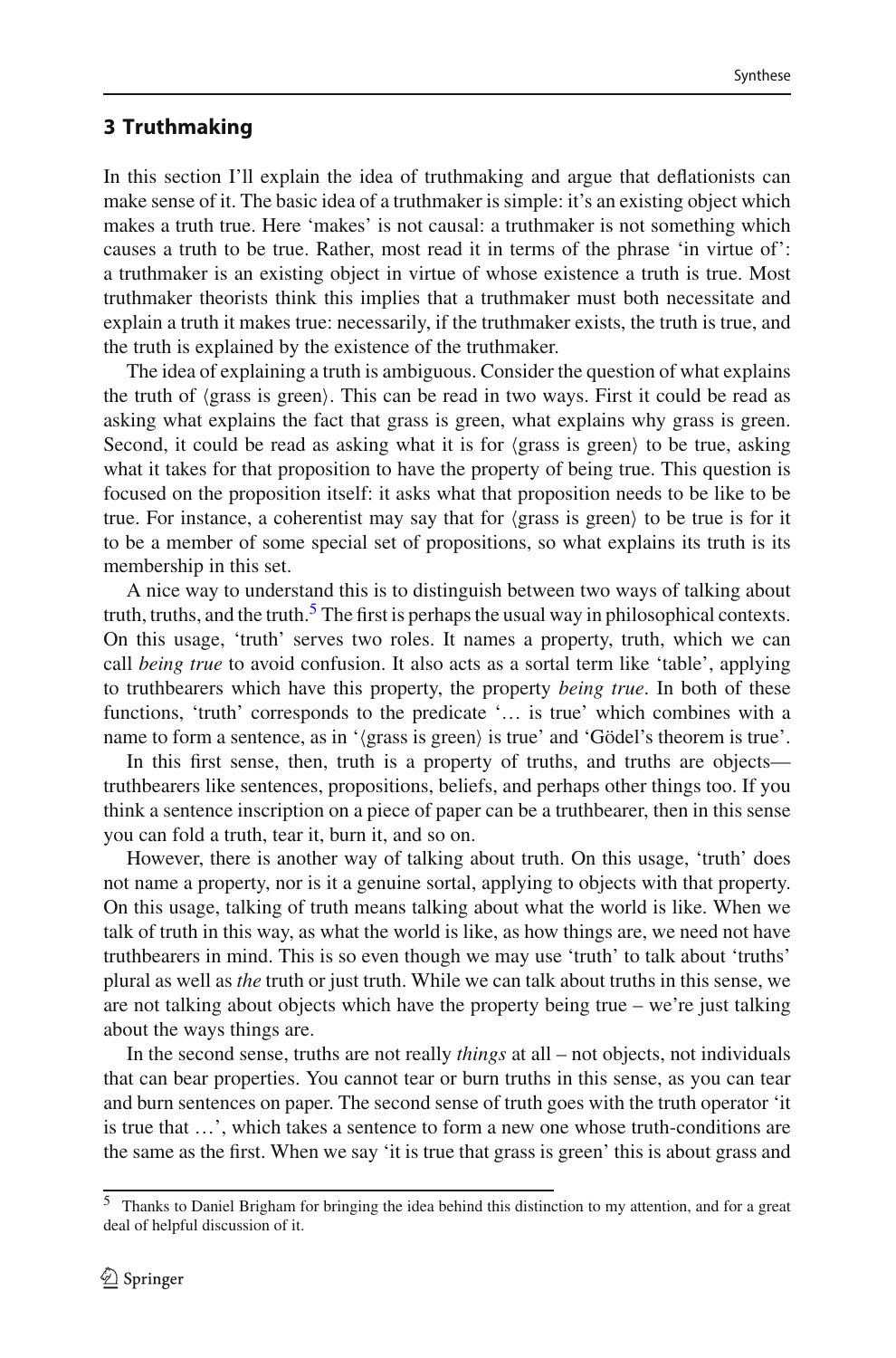its colour, not a truthbearer like a sentence or a proposition. This sense of truth goes along with sentential quantification: to say that something is true in this second sense is to say: 'for some p, p', or to use A.N. Prior's idiom, 'things are somehow' (Prio[r](#page-24-3) [1971,](#page-24-3) p. 38).

We can talk about truths in the second sense as 'bearerless truths', though this is still misleading as it suggests that truths in this sense are objects, which they are not. We could talk about them as 'ways the world is'; this will still give the impression that truths in this sense are objects, if we reify *ways*, but may be less misleading on this score than 'bearerless truths' is. Indeed it is misleading to even say 'talk about *them*' as this gives the impression that there are such *things* as bearerless truths. However, I will stick with this terminology in what follows, since my claim is that we naturally talk about 'truths' in this bearerless sense, and I will use 'bearerless' to mark this usage.

Suppose there was a world without any truthbearers of any kind: no sentences, no beliefs, no propositions, and so on. In that world, there would be no truths in the first sense—no things which have the property *being true*. This is because there would be no things apt to bear that property. But there would be plenty of truths in the latter sense, because that world could be plenty of different ways. It's just that these truths, in the latter sense, are not objects with the property *being true*. They are not objects at all; they are ways the world is, and ways the world is are not objects either.

A natural way to express the second way of talking about truth is to talk about facts. We could distinguish between truths—true truthbearers, objects which have the property *being true* — and facts, ways the world is. However, this is potentially misleading. Some philosophers understand facts as things. Some of them take facts to be true propositions. In this sense, facts are things which have the property *being true*—because they are propositions which have this property—and so they are just truths in the first way of speaking. Others, like Armstrong, take facts to be metaphysical entities, substances in their own right which are the fundamental constituents of reality. On this view, reality is made up of objects like *the ball's being red*, which are real objects, involving a particular, a property, and a tie between them. Armstrong calls these *states of affairs* (see e.g. Armstron[g](#page-23-4) [1997](#page-23-4)).

The second way of talking about truth matches neither of these things. On both of these views, facts are things—objects which bear properties. On the first view a fact is a proposition which has the property *being true*. It is the first kind of truth, then, and when we say 'a fact' we are using 'fact' as a sortal, to pick out an object. On the second view a fact is a special kind of object, distinct from particulars and properties, and more fundamental than them. This is not what I mean when I use the second sense of truth. A nominalist, who rejects states of affairs, can believe in facts in my sense. In a world containing a red rose, such a nominalist can say that there would be a fact—namely that the rose is red—but no Armstrongian state of affairs. In the second sense, there would also be a truth in such a world. $<sup>6</sup>$  $<sup>6</sup>$  $<sup>6</sup>$ </sup>

So we have two ways of using words like 'truth' and 'true'. One concerns truthbearers: when we talk about truth in this sense, we are using 'truth' to pick out truthbearers

<span id="page-4-0"></span><sup>&</sup>lt;sup>6</sup> This is not to say that there are no facts, or that there's no sense to be made of true propositions serving certain roles that we might want to identify with facts. It is just to say that there is a distinction between these ways of using words like 'truth'.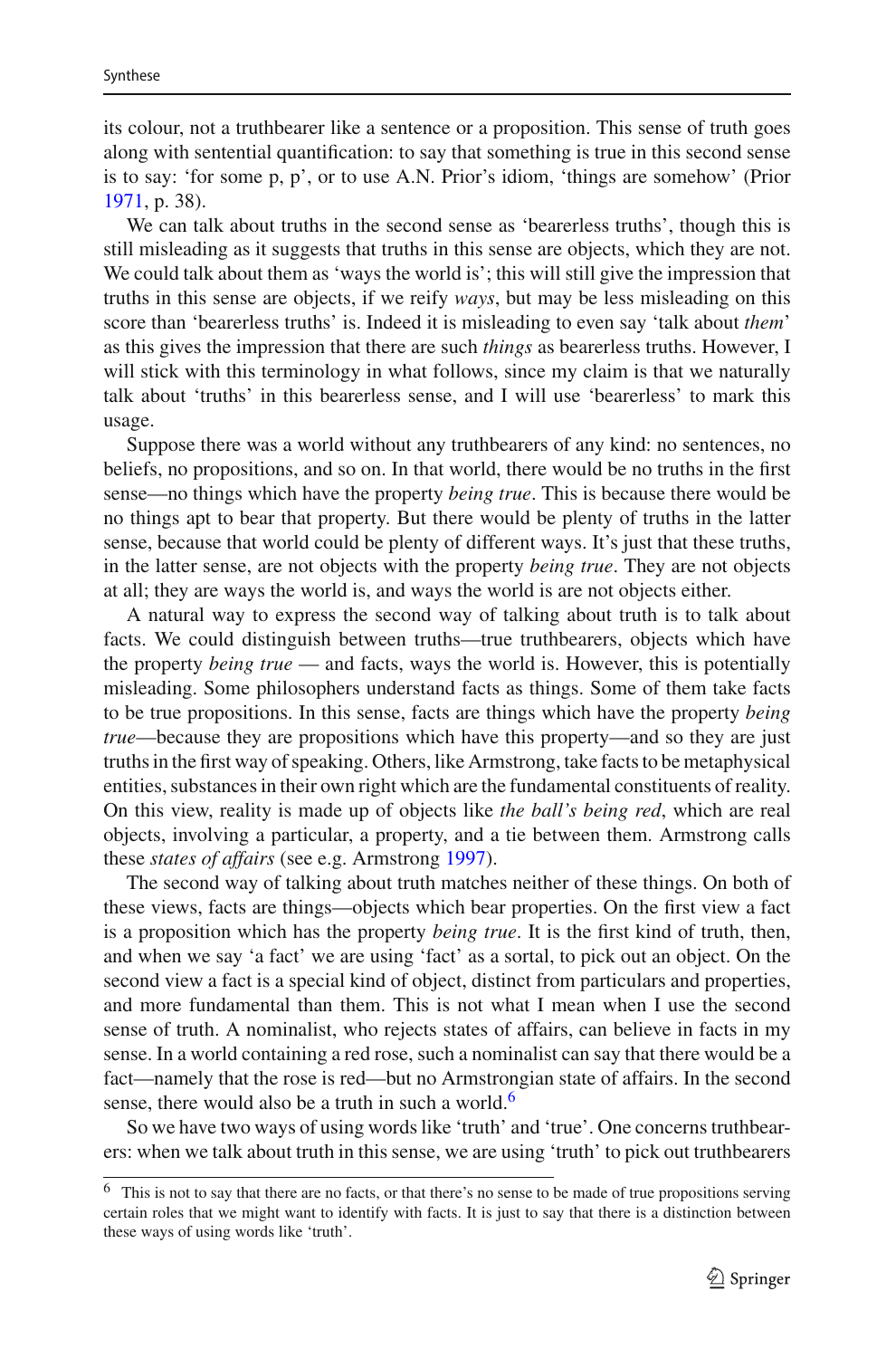which have the property *being true*, or to pick out that property itself. The second does not concern truthbearers—it just concerns how the world is. When we use 'truth' in this sense, we are not really using it as a count noun, to name a thing which is true. We are just using it to talk about reality, more precisely to talk about things in reality – the subject matter of truthbearers rather than truthbearers themselves. I can wonder what *the truth* is, just by wondering what is the case in general.

These two senses of truth are, of course, closely related. Wherever we have a true truthbearer, the world is some way—we have a bearerless truth. If  $\langle$ grass is green $\rangle$  is true, then one truth about the world is that grass is green. And vice versa, so long as the relevant truthbearer exists: if grass is green, then  $\langle$ grass is green $\rangle$  is true so long as it exists. However, there is still a distinction here. One can understand truth in the bearerless sense without understanding what truthbearers are: the idea that the world is a certain way is independent of the idea that some linguistic or representational thing has some property. And truths in the former sense have features that those in the latter sense do not: we can pass around a book in which truths are literally written, but we cannot pass around ways the world is. We can write down many true truthbearers that all have the same content: so the truths in the first sense are replicable in a way that bearerless truths are not.

Some may argue that all talk of truths in the second 'bearerless' sense can be rendered as talk of truths in the first sense, as talk of true propositions. For instance, we could read 'it is true that p' as featuring a name 'that p' which refers to the proposition  $\langle p \rangle$ , and the sentence would stand to  $\langle p \rangle$  is true' as 'he's stupid, your brother' stands to 'your brother is stupid'. However, it is not obvious that this general strategy could succeed. Consider when we talk about sad truths, as when we say it's a sad truth that people suffer. If we take 'that people suffer' here as naming a proposition (people suffer), then this claim says: 'it is a sad truth (people suffer)' which according to the method above would be rendered as ' $\langle$  people suffer $\rangle$  is true and sad'. But this is wrong: it is not the proposition that is sad. Rather, it's sad that people suffer. So instead we could say 'it is a sad truth that people suffer' means: '(people suffer) is true and it's sad that it is true'. But then we've introduced a new 'that' clause which we must read as naming a proposition, and the whole thing becomes: '(people suffer) is true and it's sad  $\langle$  (people suffer) is true $\rangle$ '. Once again, we must treat this as elliptical for '(people suffer) is true and  $\langle$  (people suffer) is true) is sad'. But once again, this won't do: the proposition isn't sad, it's its truth that is sad, and ultimately all this means is that it's sad that people suffer.

Moreover, going down such a route is ad hoc: there's no reason to resist this distinction between ways of talking about truth. Making the distinction does not mean trying to eliminate talk of truths in the first sense, the true truthbearer sense. Nor does it mean saying that 'that p' never names a proposition, for instance in belief ascriptions. It just means admitting another way of using words like 'true' and 'truth' which does not pertain to truthbearers. While it is also true that it is not always clear which sense is in use in a particular context, and that it is not clear how to understand some claims

<span id="page-5-0"></span><sup>7</sup> It's not clear how a way the world is, a bearerless truth, could be a sad *thing* either. But a way the world is is not really a thing anyway, a bearer of properties like sadness. And as before, there's no reason to force a reading of 'it's sad that people suffer' as ascribing a property of sadness to some thing, whether it is a proposition or something else. Thanks to an anonymous reviewer for this point.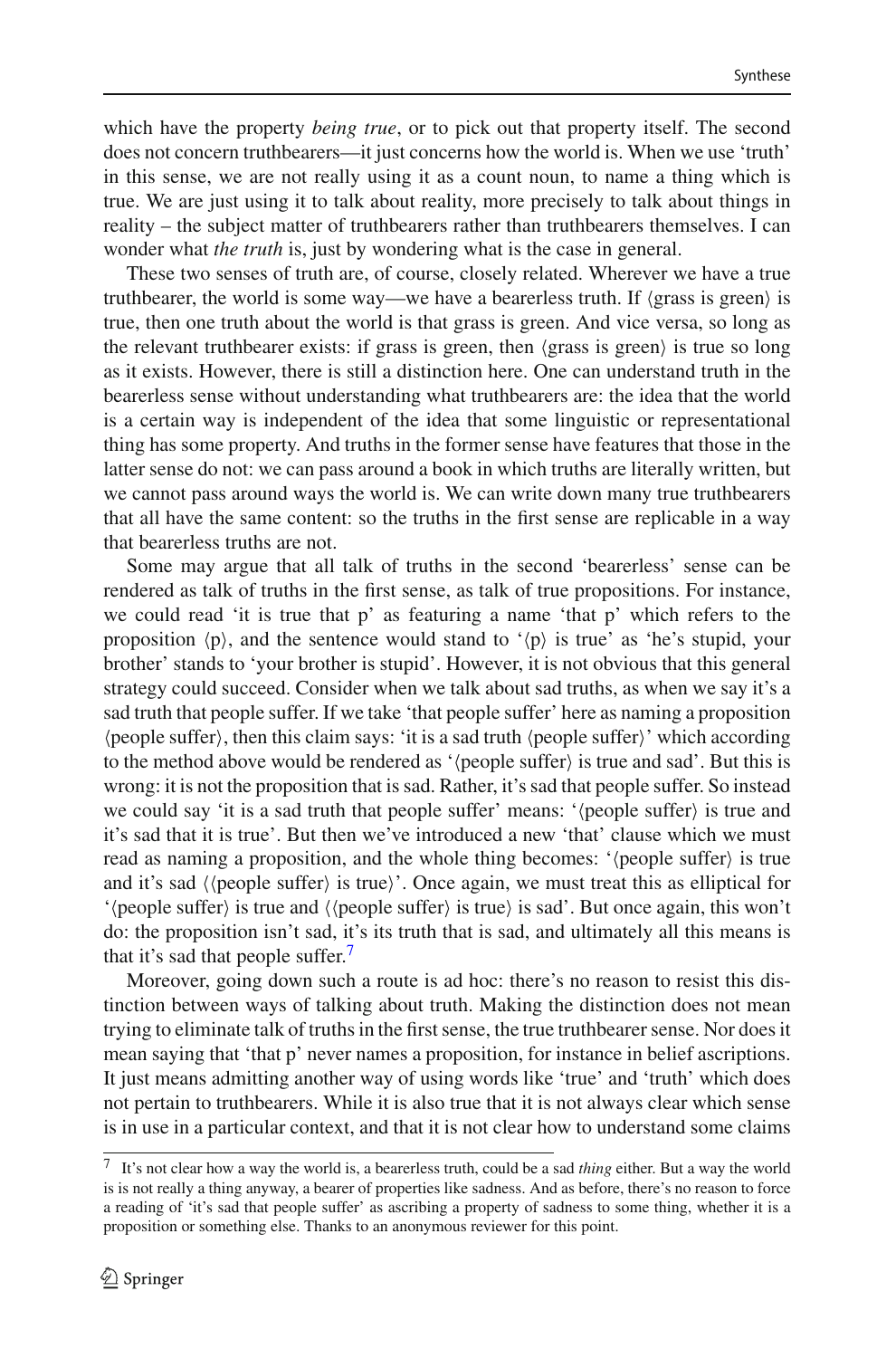about bearerless truths—such as when we wonder what the truth is—the distinction still stands.<sup>8</sup>

So we have our distinction between two ways of talking about truth. The two ways to explain a truth correspond to this distinction. We can explain a truth by explaining why something is so. For instance, we can explain the truth that grass is green by explaining why grass is green. This treats truth in the bearerless sense. In the second sense, we explain a truth by explaining why a truthbearer has the property *being true*. Our focus is on the truthbearer itself and why it has this property.

Schult[e](#page-24-4) [\(2011](#page-24-4)) draws on Benjamin Schnieder's [\(2006](#page-24-5)) notion of close explanations to make sense of the ambiguity in explaining truths. Schnieder defines closeness in terms of conjunctions of explanations. A proposition  $\langle p \rangle$  gives a closer explanation of a proposition  $\langle r \rangle$  than a third proposition  $\langle q \rangle$  does iff r because p and p because q (Schniede[r](#page-24-5) [2006,](#page-24-5) p. 38). In this case,  $\langle p \rangle$  is in some sense between  $\langle r \rangle$  and  $\langle q \rangle$  in the explanatory chain. For instance, a functionalist may say that someone has a mental state M because they have a functional state F, which they have because they have a brain state B. For the functionalist, F is a closer explanation of M than B is. Moreover, for the functionalist F is the *closest* explanation of M: there is nothing between M and F which mediates the explanation, and no fact which explains this explanatory relation<sup>[9](#page-6-1)</sup>

Schulte points out that we can understand the less common reading of explaining a truth, the one which focuses on truthbearers and their possession of the property being true, in terms of closeness (2011, pp. 418ff). The closest explanation of  $\langle$ grass is green)'s truth will tell us *what it is* for that proposition to be true. It gives us the most basic thing we can say about the proposition's truth, the explanation which itself is not explicable. Less close explanations will explain why the conditions specified in the close explanations hold. For instance, if we say that the closest explanation of (grass is green)'s truth is that grass is green, less close explanations will explain why grass is green, perhaps in terms of truths about pieces of grass, chlorophyll, and so on.

On this basis, Schulte distinguishes two kinds of truthmaker explanations. He points out that the following two explanations are different in an important way:

- (1)  $\langle$ Aristotle exists $\rangle$  is true because Aristotle exists.
- (2)  $\langle$  Bertie believes Jeeves is clever $\rangle$  is true because Bertie has a state F with a given functional role.

While both of these explanations may be true, Schulte points out that the first explanation is essentially about the proposition concerned, while the second isn't.

We can see this by replacing each proposition with the relevant (bearerless) truth:

- (3) Aristotle exists because Aristotle exists.
- (4) Bertie believes Jeeves is clever because Bertie has a state F with a given functional role.

<span id="page-6-0"></span><sup>8</sup> Thanks to an anonymous referee for this last example. We could treat it as wondering in general what is the case, or to use sentential quantification again, wondering in general which p are such that p.

<span id="page-6-1"></span><sup>&</sup>lt;sup>9</sup> If as is common, we assume that explanation is a strict partial order, then closeness will be too, in the sense that the relation *x* is a closer explanation of  $\langle r \rangle$  than y will be a strict partial order, so that *x* is never closer than itself, if x is closer than y then y is not closer than x, and if x is closer than y and y is closer than z, then x is closer than z. I leave the proof of this as an exercise.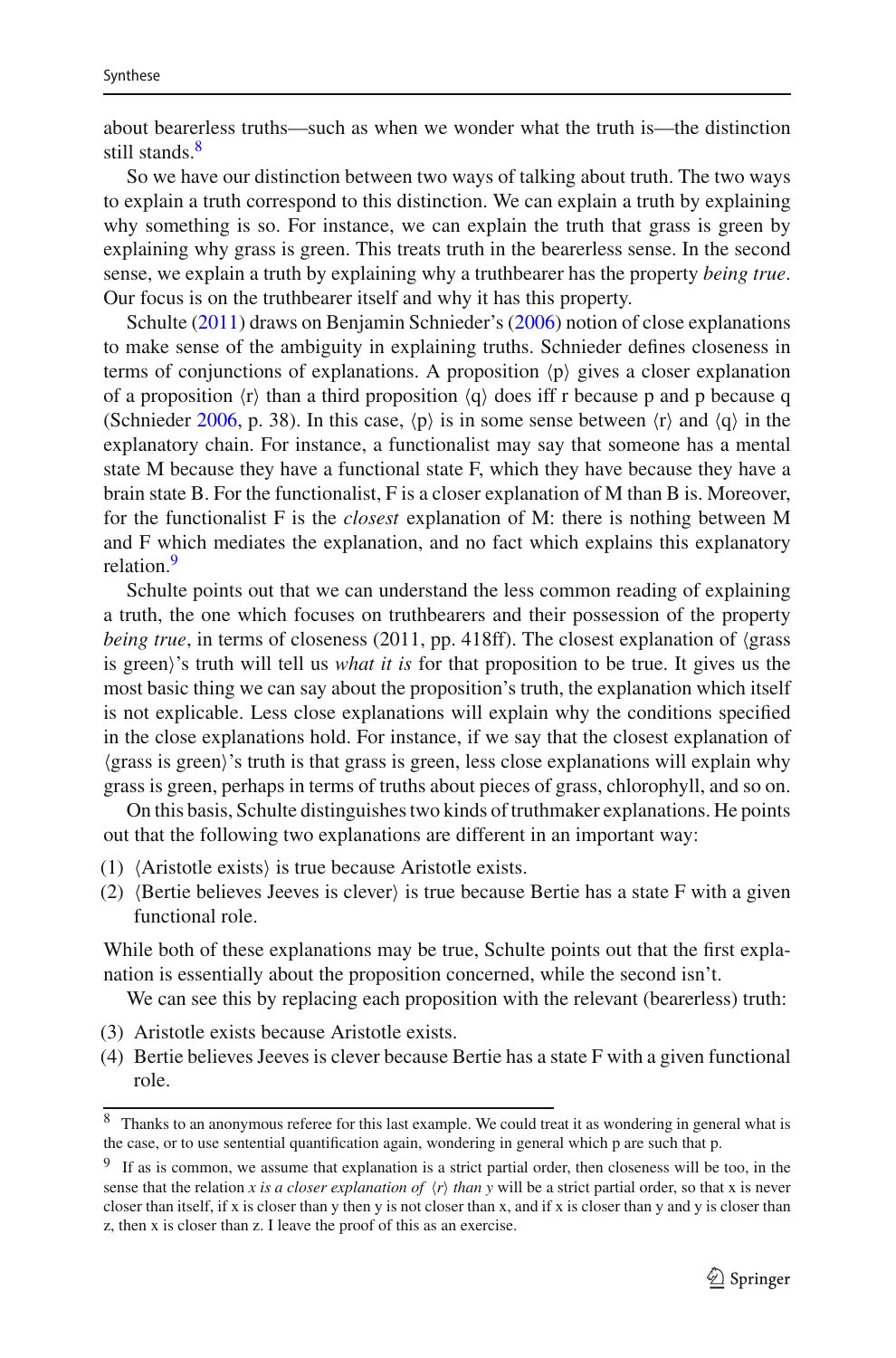Only the latter is true. Schulte argues that this shows us that (1) is essentially about the proposition  $\langle$ Aristotle exists $\rangle$  and so concerns *what it is* for that proposition to be true. (2) on the other hand is not essentially about the proposition, since it remains true once the proposition is removed. Schulte calls explanations like (1) *simple* truthmaker explanations and those like (2) *substantial* ones.

In our terms, Schulte's distinction between simple and substantial truthmaker explanations corresponds with the distinction between a truth as a true truthbearer and a truth as a way the world is. Simple truthmaker explanations essentially concern true truthbearers; substantial ones primarily concern bearerless truths. We can understand this distinction in terms of closeness: simple explanations are the closest explanations of truthbearer truth, while substantial ones are more distant, since their main focus is on explaining bearerless truths which in turn explain the truth of truthbearers.

Schnieder and Schulte therefore argue that truthmaker explanations like

 $\langle$ grass is green $\rangle$  is true in virtue of its truthmaker *g* 

Are best read as *series* of explanations, involving two components:

(i)  $\langle$  grass is green $\rangle$  is true in virtue of grass's being green and (ii) grass is green in virtue of *g*'s existence

As Schulte points out, these combine two elements: the explanation of a truthbearer's being true in terms of a bearerless truth, and the explanation of that truth in terms of another, namely that *g* exists.[10](#page-7-0)

What will a deflationist have to say about all this? Well, for her, the closest possible  $explanation of the truth of (grass is green) is that grass is green, and the same goes for$ all propositions, since the instances of the T-schema are the most fundamental facts about truth. There can be no closer explanation of (grass is green)'s truth than that grass is green: this explanation flows directly from the concept of truth, understood via the T-schema. There is some controversy about whether deflationists can agree that  $\langle$ grass is g[r](#page-24-5)een) is true *because* grass is green. I follow Schnieder [\(2006](#page-24-5)) and Künne [\(2003,](#page-23-10) pp. 148ff) in taking the 'because' here to indicate a conceptual explanation, similar to when we say that Bertie is Angela's cousin *because* one of Bertie's parents is a sibling of one of Angela's parents. While this answer is controversial (see Liggin[s](#page-23-11) [2016\)](#page-23-11), I will ignore this controversy since I'm only interested in the impact deflationism has if it succeeds, and it succeeds only if it can secure these explanations.<sup>[11](#page-7-1)</sup>

As such, for the deflationist a truthmaker, say *g*, can explain a proposition's truth. However, if it does, this will not be the closest explanation possible. A truthmaker can only explain a proposition's truth by explaining a bearerless one. So *g* can explain (grass is green)'s truth, but only by explaining why grass is green. In general, any true claim of the form

<span id="page-7-0"></span><sup>10</sup> Schulte talks in terms of facts instead of bearerless truths. I've changed this because as we've seen 'fact' usually means either a complex entity, which Armstrong calls a 'state of affairs', or a true proposition. Neither of these lines up with truths in the bearerless sense, ways the world is, which is what I'm talking about here.

<span id="page-7-1"></span><sup>&</sup>lt;sup>11</sup> Deflationists typically want to agree that  $\langle$ grass is green $\rangle$  is true *because* grass is green, partly because this is intuitively true, and partly to explain away the intuitiveness of correspondence theories of truth (Horwic[h](#page-23-8) [1998](#page-23-8), ch.7). If they cannot accept this, and in general that  $\langle p \rangle$  is true because p, then their theory is severely weakened by their own lights. See also Stoljar and Damnjanovic  $(2014, §7.2)$  $(2014, §7.2)$ .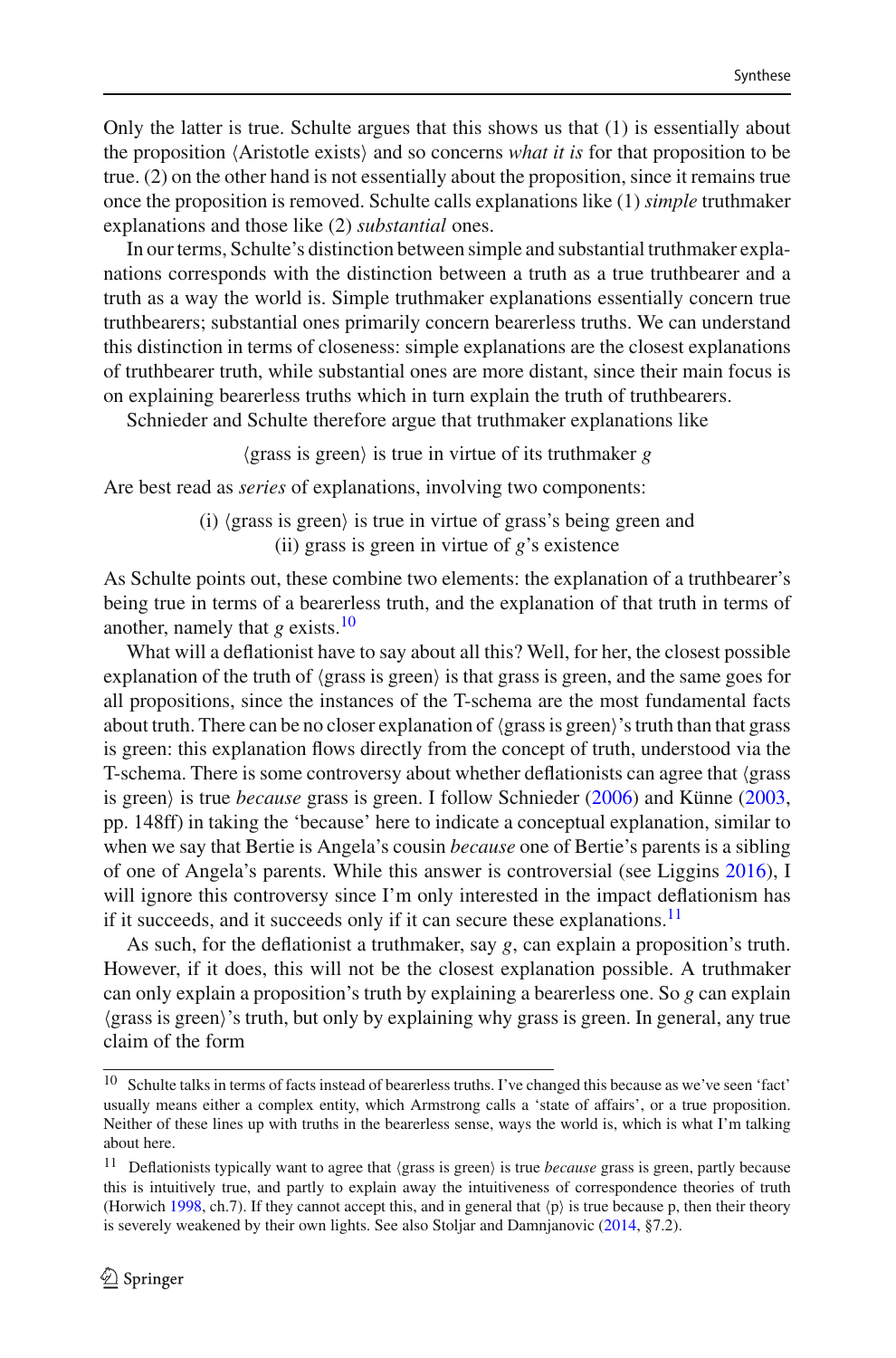$\langle$ grass is green $\rangle$  is true in virtue of *g*'s existence

is true only because

Grass is green in virtue of *g*'s existence

is also true. Truthmaking explanations can *never* be closer than those given to us by the T-schema: there is nothing 'in between' grass's being green and  $\langle$ grass is green $\rangle$ 's truth in the explanatory chain.

For the deflationist, then, truthmaking primarily concerns explanations of (bearerless) truths by other (bearerless) truths, where the latter concern truthmakers. In other words, truthmaking is concerned with explaining why things are so. As Horwich puts it:

…we should appreciate that the basic content of a truthmaker theory is formulated by propositions of the form "p because of x" or "p because x exists" (Horwic[h](#page-23-2) [2008,](#page-23-2) p. 273)

For instance, a truthmaker theory for philosophy of mind specifies objects in virtue of which (bearerless) truths about the mind hold. Or in other words, it non-causally explains various mental phenomena.<sup>[12](#page-8-0)</sup>

In this way, for the deflationist, there's little difference between truthmaking and grounding—the general notion of non-causal (perhaps metaphysical) explanation (see, Fin[e](#page-23-12) [2001](#page-23-12)). As we've seen, truthmaking involves two ideas: that truthbearers' truth is explained by reality, and that bearerless truths typically also admit of, and require, explanations. For the deflationist, the first idea is dealt with as a basic upshot of the concept of truth, rather than in terms of a substantial theory of truth which brings in truthmakers. The second idea is where all the interest lies, for the deflationist. But this is just a matter of non-causal explanation of ways the world is.

So, to conclude, a deflationist can believe in truthmakers. They are objects in virtue of which bearerless truths hold. By explaining these bearerless truths, truthmakers explain the truth of various truthbearers. This explanation is always mediated by the basic truth found in the T-schema:  $\langle p \rangle$  is true because p. The more central claims of truthmaker theory are non-causal explanations of various bearerless truths, and deflationists will accept that there are such explanations.

### <span id="page-8-1"></span>**4 Why believe in truthmaking?**

Even if deflationists can believe in truthmakers, should they? Some say no, because truthmaker theory is often motivated by thoughts about truthbearers, and in particular by ideas close to the correspondence theory of truth. For instance, D.M. Armstrong [\(1997,](#page-23-4) p. 14), Alex Oliver [\(1996](#page-23-13), p. 69), and Fraser MacBride [\(2013](#page-23-3), p. 687) all claim that truthmaking, and the truthmaker principle that all truths have truthmakers, is just another form of the correspondence theory. Since deflationists reject that theory, they will surely reject truthmaking.

An important idea here is that the truthmaker principle—that every truth has a truthmaker—specifies a truthmaking *relation* between true truthbearers and things in

<span id="page-8-0"></span><sup>&</sup>lt;sup>12</sup> S[e](#page-23-14)e also McFetridge [\(1990](#page-23-14)); Smith a[n](#page-24-7)d Simon [\(2007](#page-24-7)) for similar ideas.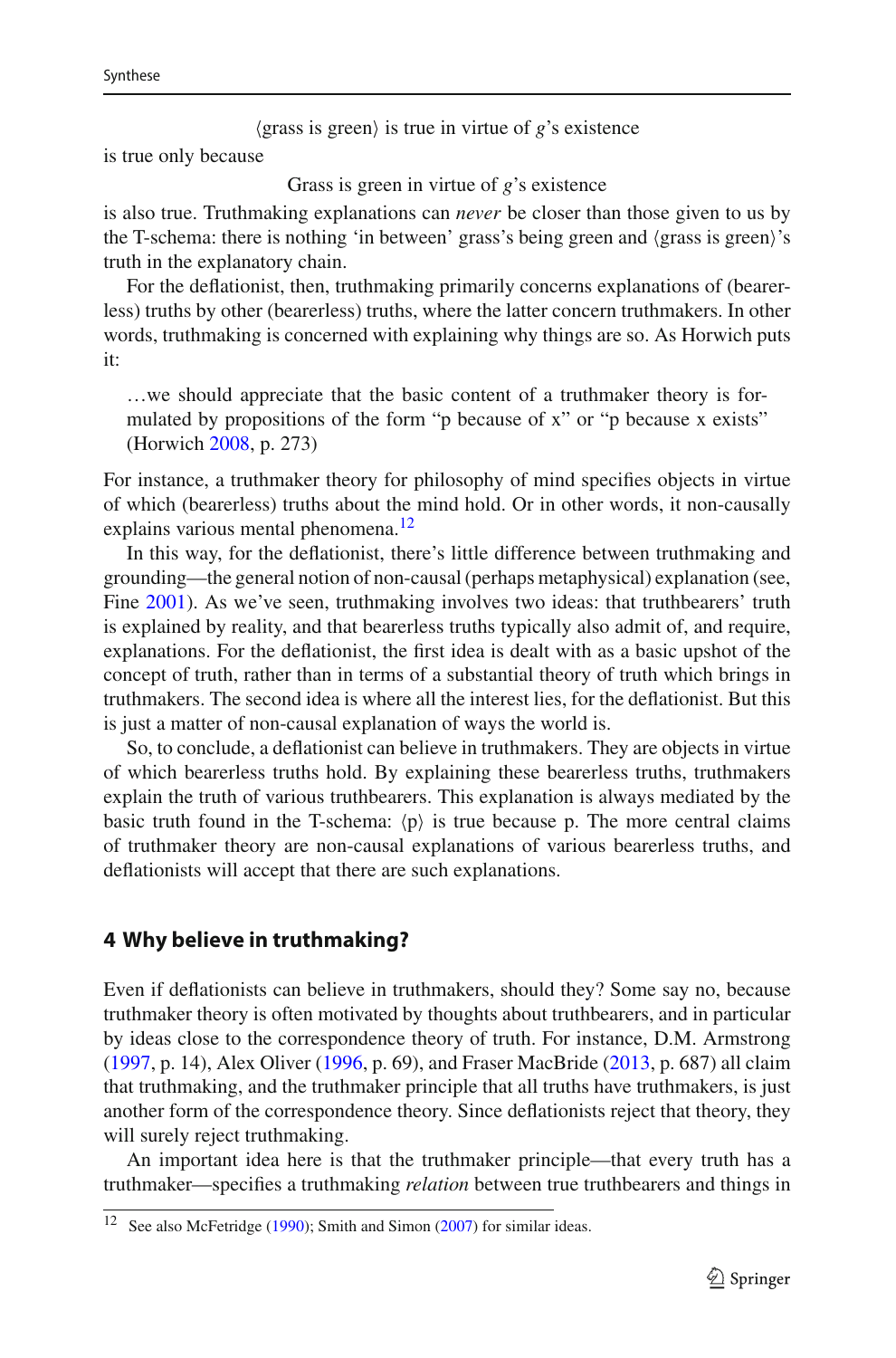the world, and that this is unacceptable to deflationists. Gonzalo Rodriguez-Pereyra argues that truthmaking is an asymmetric relation holding between 'a true proposition and a thing in the world', and on this basis that 'truth is a relational property of propositions' (2005, p. 26). He claims that this links truthmaker theory closely to correspondence theories of truth (2005, n. 12 p. 26), something Oliver echoes when he says that the truthmaker principle is a 'sanitised version of a correspondence theory' (1996, p. 96). MacBride concurs, arguing that 'The truthmaker principle is an expression of the general idea that truth is a relation to something worldly' (2013, p. 687), and claiming that truthmaker theorists in general agree that 'x makes it true that p' denotes 'a relation borne to a truth-bearer by something else, a truth-maker' (2019).

This relational idea seems incompatible with deflationism. Armstrong claims that deflationism commits us to 'the conclusion that there really is no truth relation that holds between the true proposition and the world', because it says that 'attaching the truth predicate to a proposition does not add anything to the mere assertion of that proposition'. (Armstron[g](#page-23-4) [1997,](#page-23-4) p. 128). The key idea here is that to believe in truthmakers is to believe in a relation between true truthbearers and the world, but the deflationist cannot accept that truth is such a relation, since this goes above and beyond the instances of the T-schema which tell us only that any proposition  $\langle p \rangle$  is true iff p.

However this should not put deflationists off truthmaking. For the deflationist can believe in a truthmaking relation without believing that it gives us a theory of truth.<sup>13</sup> In other words, she can believe in truthmakers, without thinking that *what it is* for a proposition to be true is to have a truthmaker. She can do this by distinguishing two ways of denying a truth relation between true propositions and the world. First, it is clear that the deflationist does deny that the property *being true* is *constituted* by a relation between a true truthbearer and the world. That is to say, there is no relation R such that the biconditional

#### x is true iff x bears R to (something in) the world

is an *explanation* of what it is to be true. No such relation will explain truth; *a fortiori* no relation between a proposition and its truthmaker will explain the proposition's truth. Partly this is because no such relation will explain the truth of the instances of the T-schema, which deflationists take to be inexplicable.

However, this doesn't mean that there are no relations between truthbearers and truthmakers. The deflationist can admit these relations but take them as superficial. Consider the proposition that Ramsey is tall, call it R, and let *r* be a truthmaker for it. Can the deflationist believe in a truthmaking relation between *r* and R? She can argue as follows. For *r* to make R true is for R to be true in virtue of *r*'s existence. But *being true in virtue of* is not a genuine relation between R and *r*. This is because all it takes for R to be true is for Ramsey to be tall. Moreover, this is the most basic thing we can say about what it is for R to be true. As such, for R to be true in virtue of *r*'s existence is just for Ramsey to be tall in virtue of *r*'s existence.

So the deflationist can believe in the truthmaking relation between an object and a proposition, she just believes that this holds because of the relation between the object

<span id="page-9-0"></span>See also Smith a[n](#page-24-7)d Simon [\(2007](#page-24-7)); Lewi[s](#page-23-1) [\(2001](#page-23-1)); Horwic[h](#page-23-2) [\(2008](#page-23-2)).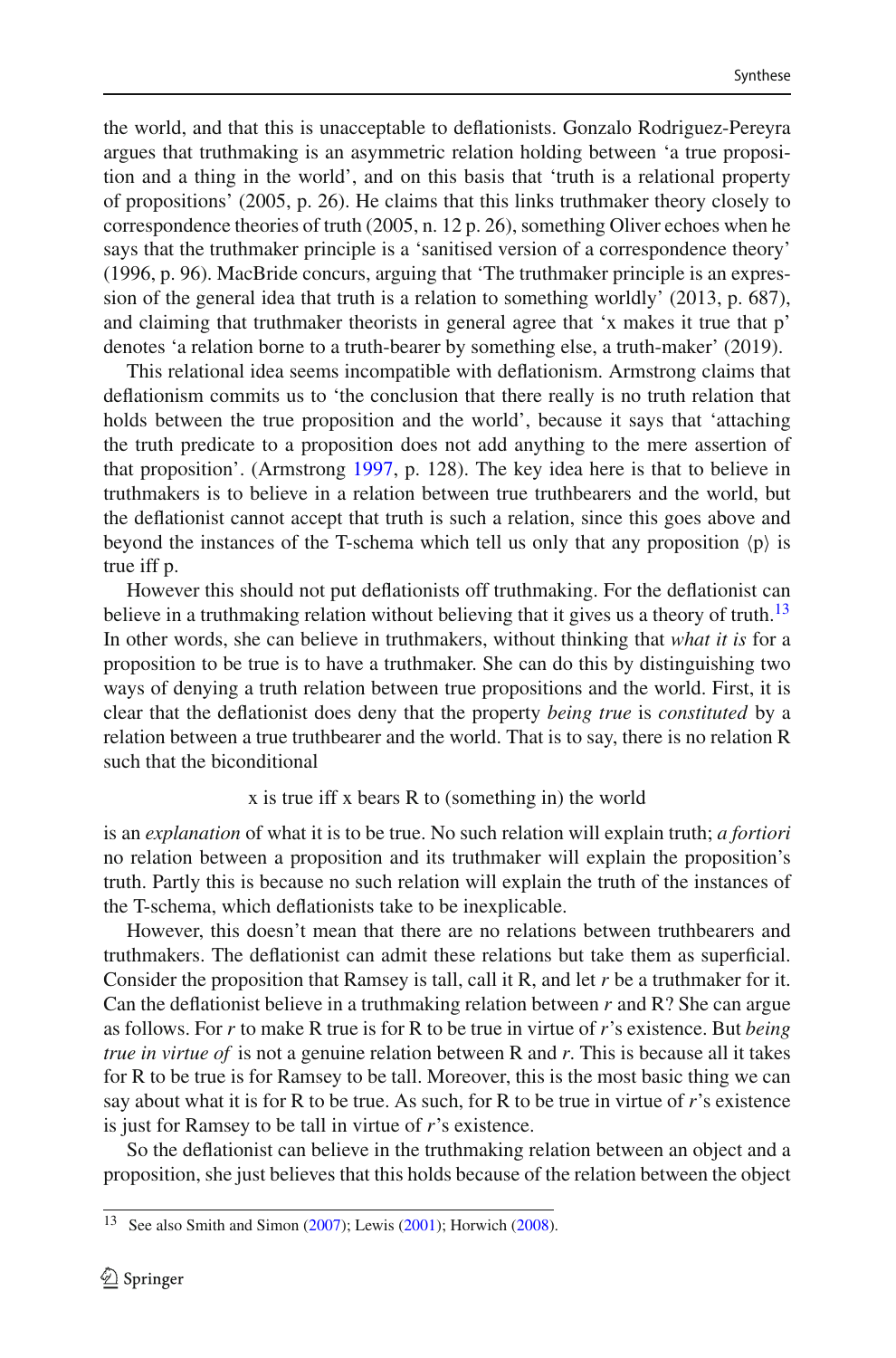and the subject matter of the proposition, and not in virtue of a relation involving the proposition itself. She can accept the truthmaking relation without thinking it explains truth, and hence without taking truth to be a relational property in any sense that conflicts with deflationism.

Moreover, note that the above argument does not apply to so-called *non-maximalists* like Simon[s](#page-24-8) [\(2005](#page-24-8)) and Mello[r](#page-23-15) [\(2009](#page-23-15)), who believe that some but not all true propositions have truthmakers. Non-maximalists cannot think the truthmaker relation *constitutes* truth, since they think that some propositions are true yet do not bear this relation to anything. If deflationists accept non-maximalism they needn't worry about the correspondence idea.<sup>[14](#page-10-0)</sup>

The conception of truth as a relation is very important when we consider deflationary arguments against truthmaking. So-called *contemporary pragmatists* like Huw Price, Simon Blackburn, Michael Williams, and others, are suspicious of relations between language and the world, such as representation, description, and reference. As such they are often suspicious of the idea of truthmaking, on the grounds that it involves a relational view of truth, a view they reject in favour of deflationism. Pragmatists have been the main source of arguments that truthmaking suffers from its incompatibility with deflationism.

Huw Price nicely sums up the picture pragmatists reject with his metaphor of the 'matching model'. We line up all the statements we have on the left side of the page: on the right we draw out the world. Our aim is to find for each statement on the left a truthmaker on the right, much like a children's sticker book (Pric[e](#page-24-0) [2013,](#page-24-0) ch.2). This game, Price claims, is a simplified version of contemporary linguistically grounded metaphysics, and it may at first seem unacceptable to pragmatists, who are suspicious of the use of relations between words and the world. Moreover, we've seen that influential truthmaker theorists including Armstrong support this relational picture.

However, the relational picture of truthmaking is optional. Contrary to what some truthmaker theorists say, we can do truthmaking without believing that the truth of a proposition *consists in* a truthmaking relation between propositions and the world. So no philosopher should be suspicious of truthmaking on the grounds of suspicion about the idea of truth as a relation. Thinking otherwise involves accepting overly strong views about what truthmaking involves, views which encourage the relational picture Price rejects. The tension between deflationism and truthmaking is based on a conception of truthmaking nobody needs to accept.

The previous argument blocks a bad reason to think deflationists cannot believe in truthmakers. But are there any positive reasons to think that deflationists*should* believe in truthmakers? Earlier we saw that a deflationist will only believe a truthmaker claim about a truthbearer on the basis of a truthmaker claim about a bearerless truth. As such, she will only believe the unrestricted truthmaker principle:

<span id="page-10-0"></span><sup>&</sup>lt;sup>14</sup> A non-maximalist could give a recursive theory of truth which isolates a set of 'primary' propositions, in its base clause says that for a primary proposition to be true is to have a truthmaker, and then defines truth for more complex propositions in terms of these. However even then, the view wouldn't be that being true is *constituted* by having a truthmaker, since there would still be many propositions that didn't have a truthmaker, a single object necessitating and explaining their truth. Thanks to an anonymous reviewer for this point.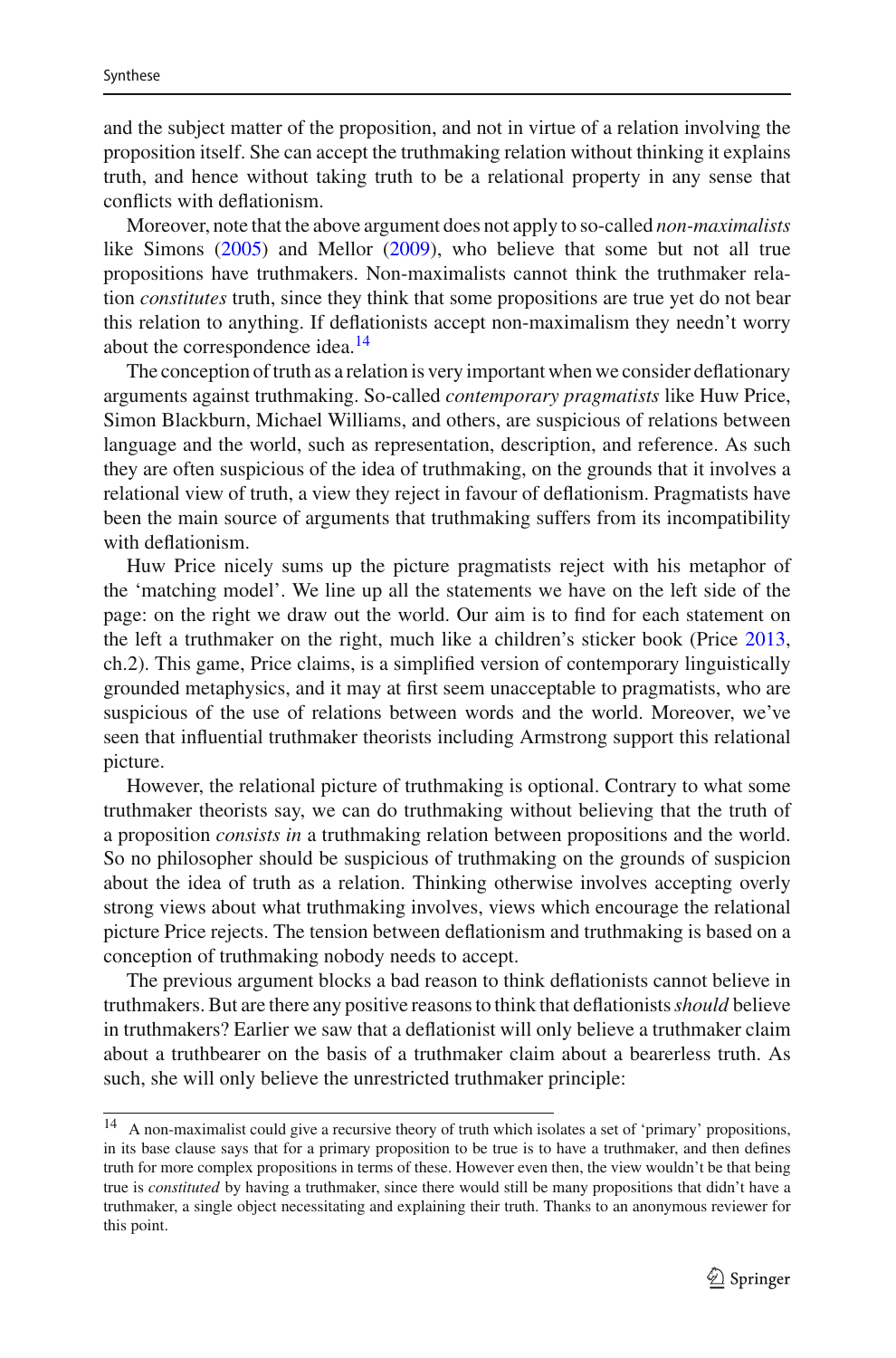(TM) For every proposition  $\langle p \rangle$ , if  $\langle p \rangle$  is true then there is some x such that  $\langle p \rangle$  is true in virtue of x's existence

on the basis of believing the corresponding bearerless principle, which we can express using sentential quantification:

(TM\*) For every p, if p then there is some x such that p in virtue of x's existence

Therefore, the question of whether deflationists should believe that any truths have truthmakers comes down to whether they should believe that any (bearerless) truths hold in virtue of existing objects. The question of whether all truths have truthmakers becomes the question of whether all (bearerless) truths hold in virtue of existing objects—in other words, whether if something is so, it's so because something exists.

To start with, deflationists must reject a common motivation for believing in truthmakers in general, which relates to the issues raised above about the correspondence theory. The common motivation is that truth is not primitive or brute, but is grounded in or dependent on reality. Rodriguez-Pereyra puts this nicely:

If a certain proposition is true, then it owes its truth to something else: its truth is not a primitive, brute, ultimate fact. The truth of a proposition thus depends on what reality, and in particular its subject matter, is like. (Rodriguez-Pereyr[a](#page-24-9) [2005,](#page-24-9) p. 21)

Notice that this motivation is all about truthbearers: the truth *of a proposition* is not brute but depends on the world. Earlier we saw similar ideas in Armstrong, MacBride and Oliver, in relation to correspondence theories of truth.

Deflationists will deny that this gives us any further reason to believe in truthmakers. They will accept that the truth of a truthbearer depends on what the world is like:  $\langle$  grass is green) is not *just true*. Its truth depends on what the world is like, namely on whether grass is green. As I argued earlier, deflationists should follow Schnieder and Künne in taking this to be a conceptual fact, holding in virtue of the concept of truth. This is all there is to say about the dependence of truthbearer truth on reality:  $\langle$ grass is green $\rangle$ 's truth depends on whether grass is green.

Deflationists will argue that we only need truthmakers to account for this dependence if we need them to account for bearerless truths. We will only need to appeal to a truthmaker like *g* to account for the fact that the truth of  $\langle$ grass is green $\rangle$  depends on what reality is like, if we need *g* to explain why grass is green. For the dependence is already accounted for by saying that (grass is green)'s truth depends on whether grass is green. So truthmakers can only be involved here if they are needed to explain why grass is green.

In other words, whether we should believe in truthmakers depends entirely on whether we think that all bearerless truths need hold in virtue of existing objects. However, regarding that question, Rodriguez-Pereyra's argument has less force. While in general, we can agree that *any proposition's* truth is to be explained by a bearerless truth, i.e. for any  $\langle p \rangle$ ,  $\langle p \rangle$  is true because p, we needn't also agree that any bearerless truth is to be explained by something.

To see why this is so, consider the idea that there are brute (bearerless) truths, truths which have no explanation. Use the letter '*b*' to state (not refer to) such a truth, so *b* but there is no entity x such that *b* because x exists. Saying this is completely consistent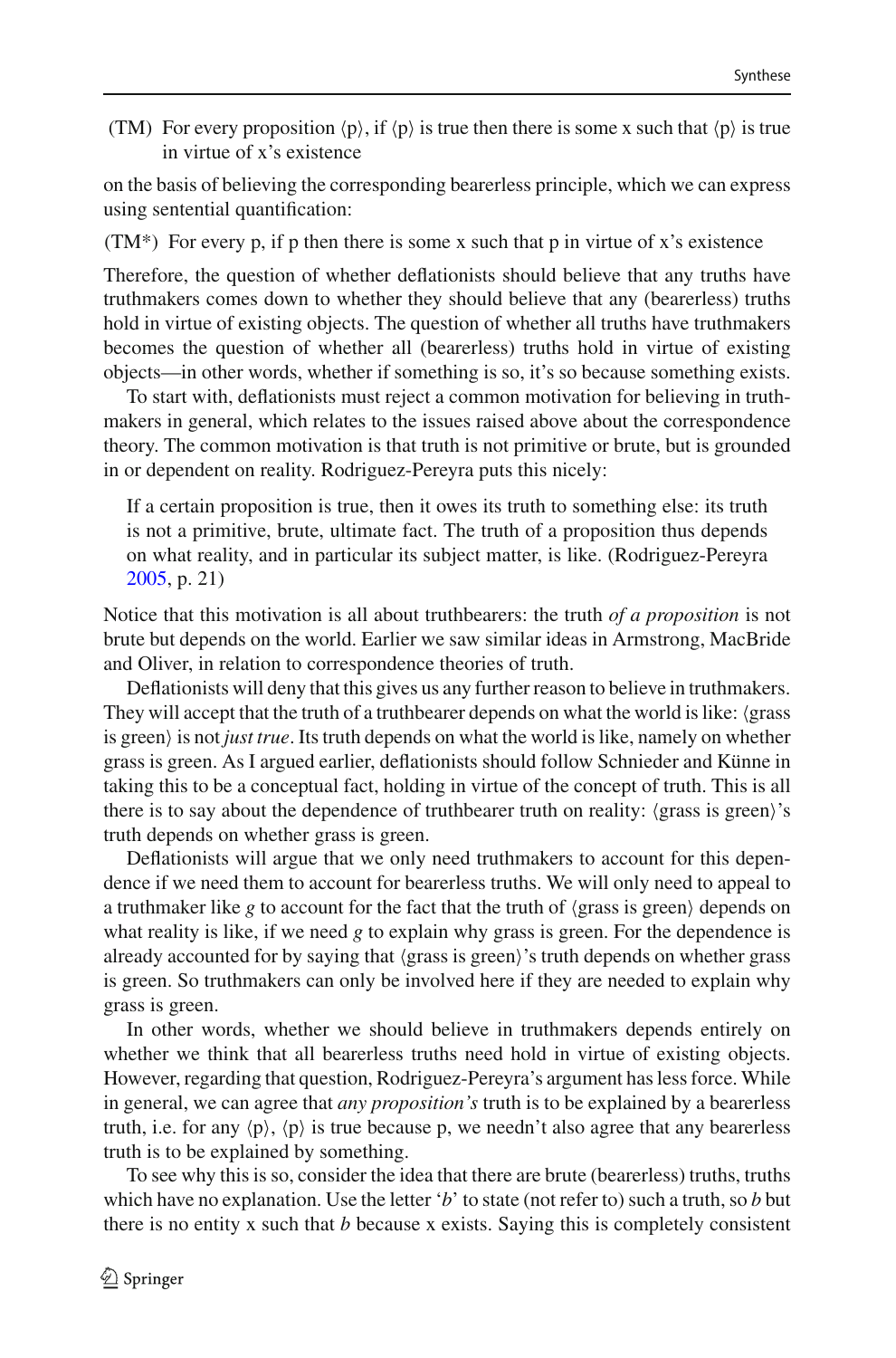with agreeing that the corresponding proposition  $\langle b \rangle$  is true because *b*. So agreeing that truthbearer truth is always explained by the world does not require agreeing that bearerless truth is always so explained. And so the deflationist can agree with the truthbearer-focused argument of Rodriguez-Pereyra and others, without thinking this commits her to believing in truthmakers for *all* true truthbearers, since she will only believe this on the grounds of believing in truthmakers for all bearerless truths, and she may reject this.<sup>[15](#page-12-0)</sup>

So, considerations about truthbearers don't by themselves give deflationists reason to believe in truthmakers. However, deflationists will of course agree that many truths do have explanations, and in particular that many truths philosophers are interested in have, or are likely to have, non-causal explanations, for instance truths about modality, morality, minds, social groups, parts and wholes, time, mathematics, logic, and many other things. So deflationists have good reason to accept truthmaking as applied to bearerless truths in general.

It's worth noting that truthmaker theorists often point to cases where truthmakers are said to be needed, but for reasons which have nothing to do with truthbearers. Consider, for instance, Armstrong's [\(1968\)](#page-23-16) 'truthmaker argument' against Ryle's behaviourism. In order to account for beliefs which don't manifest in actual behaviour, Ryle must appeal to behavioural dispositions, which involve counterfactuals about what behaviour *would have* occurred in certain circumstances. Armstrong argues that Ryle fails to recognise that these counterfactuals need truthmakers – the 'ultimate sin' in a realist metaphysics (2004, p. 3).

We can make sense of Armstrong's objection without thinking about truthbearers at all. The problem with behaviourism is not that it does not explain what it is for  $\langle \text{In} \rangle$ these circumstances this behaviour would have occurred to be true. Behaviourists will agree with the rest of us: this is true just in case in those circumstances that behaviour would have occurred. (They may add to this if they accept non-deflationary theories of truth.) The problem is that they cannot explain this counterfactual: they cannot say why that behaviour would have occurred in those circumstances. They must treat this as brute, since no amount of actual behaviour can make it true. But what needs to be made true here is a bearerless truth. Behaviourists refuse to explain a truth which needs an explanation.

Horwich claims that Armstrong's truthmaker arguments don't give us any reason to buy into truthmaker theory. He argues that the problem with behaviourism is simply that we should not, as it must, treat truths about dispositions as brute. But he claims that 'it is perfectly possible to formulate these criticisms without any truthmaking rhetoric', that truthmaking 'merely offers a dressed up way of putting the point', and ultimately that the notion of truth needn't play any role in truthmaking theses at all (Horwic[h](#page-23-2) [2008](#page-23-2), pp. 272–3).

I think Horwich is right to think that the notion of *truthbearer* truth doesn't play any role here, since Armstrong's concerns can be stated without mentioning truthbearers. However I don't think it follows that Armstrong's points can be formulated without 'truthmaking rhetoric'. For Armstrong is still ultimately concerned with what it is in

<span id="page-12-0"></span><sup>15</sup> See Smith and Simon [\(2007](#page-24-7), p. 88) for a similar stance towards the explicability of truths in general. Thanks to an anonymous reviewer for this.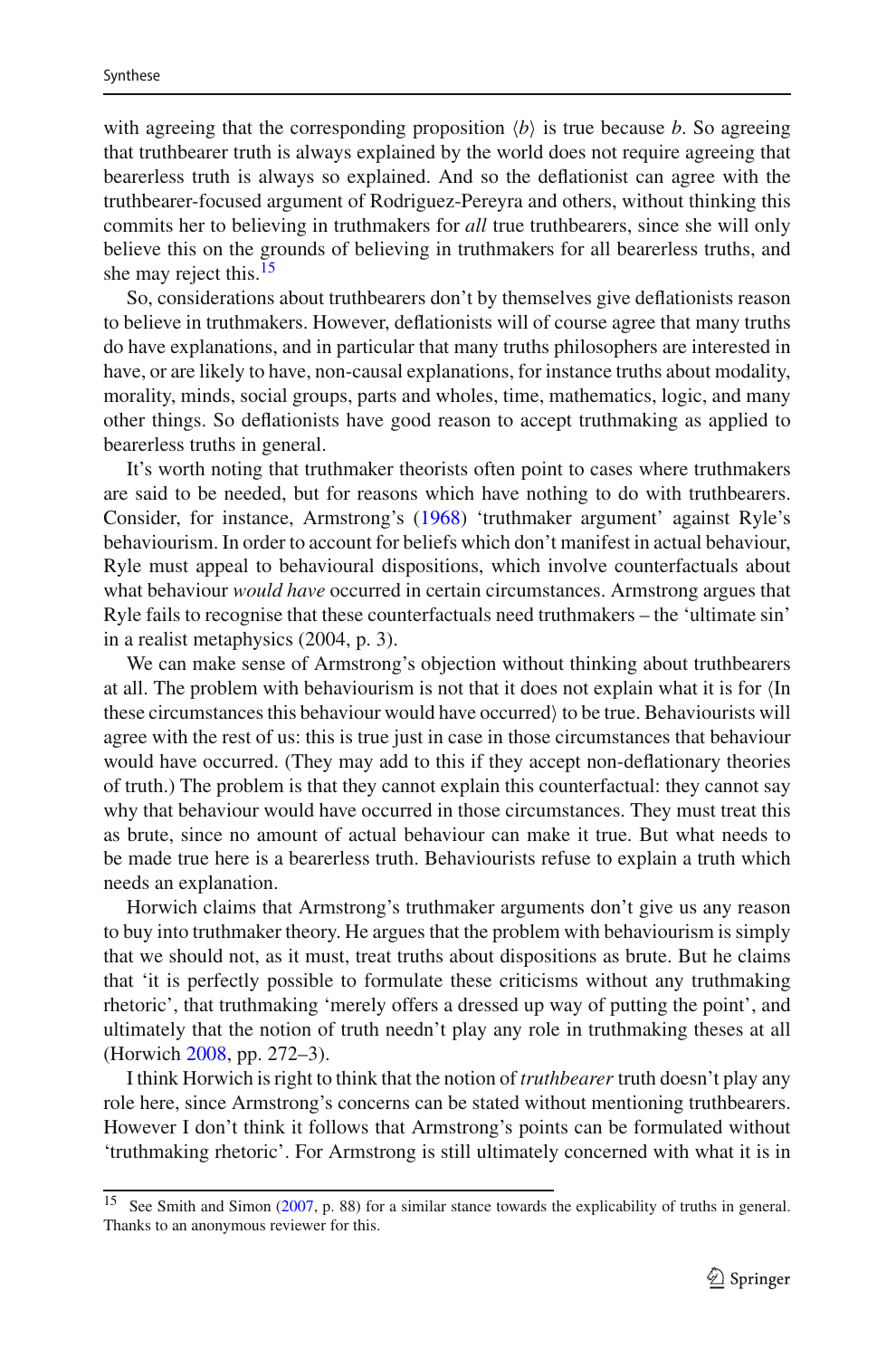virtue of which certain truths hold. This counts as truthmaking even though it's not about truthbearers.

So in general deflationists have good reason to believe that truths have truthmakers. In particular, they also have good reason to believe that we *need* to specify these, in order to explain those truths. Where truths require explanation, we should explain them. However, deflationists should not believe we need to do this in order to account for truthbearer truth as such, i.e. in order to say what it is for a truthbearer to be true. Rather, we need to do this simply because many (bearerless) truths need explanation. Moreover, there's no reason for deflationists to believe the unrestricted truthmaker principle (TM) since this rules out any brute truths, which deflationists may want to accept. This means deflationists differ from those mainstream truthmaker theorists who think *what it is* to be true is to have a truthmaker, and who have grounds for believing (TM) that deflationists do not.

#### <span id="page-13-0"></span>**5 Facts and properties**

So far I have not discussed what truthmakers themselves are. However, this question is important both for debates within truthmaker theory and for the relationship between truthmaking and deflationism. I have talked as if truthmakers are *objects* since many truthmaker theorists accept this. However, not everyone accepts this, and deflationists neither need to nor should accept it.

Accepting that truthmakers have to be objects immediately leads to debates about universals and facts. Armstrong argues for facts or 'states of affairs' as he calls them on this basis (Armstron[g](#page-23-4) [1997](#page-23-4), pp. 115–6). Consider a contingent truth like (Ramsey is tall). If we think truthmakers are objects, and we accept the common view that a truthmaker must necessitate a truth it makes true, then the truthmaker for this proposition must be such that necessarily, if it exists, then  $\langle$ Ramsey is tall $\rangle$  is true. So we need to find an object whose existence entails that Ramsey is tall. Ramsey himself won't do: he could have existed while being short. Adding a universal, *being tall*, is a step in the right direction. But it still won't do, since both Ramsey and *being tall* can exist, yet he can fail to instantiate it. So, Armstrong concludes, we need a state of affairs, *Ramsey's being tall*, as the truthmaker.

Parson[s](#page-24-10) [\(1999](#page-24-10)) and Meli[a](#page-23-17) [\(2005\)](#page-23-17) have objected to this argument. Parsons denies the assumption that a truthmaker must necessitate any truth it makes true, and hence claims that Ramsey by himself can make true (Ramsey is tall). Melia argues that truthmakers needn't be objects, or more precisely, that we don't need *truthmakers* to make sense of truthmaking. Melia argues that truthmaking needn't be a relation between an object and a truthbearer. Instead he treats 'makes true' as a connective like 'and' or 'because'; this allows us to specify truthmakers using sentences, for instance by saying

#### Bertie has F makes it true that Bertie has M

Melia claims that this blocks Armstrong's argument at the first step.

These issues are relevant for this discussion, since many who accept deflationism about truth also accept deflationism about facts and properties, which excludes them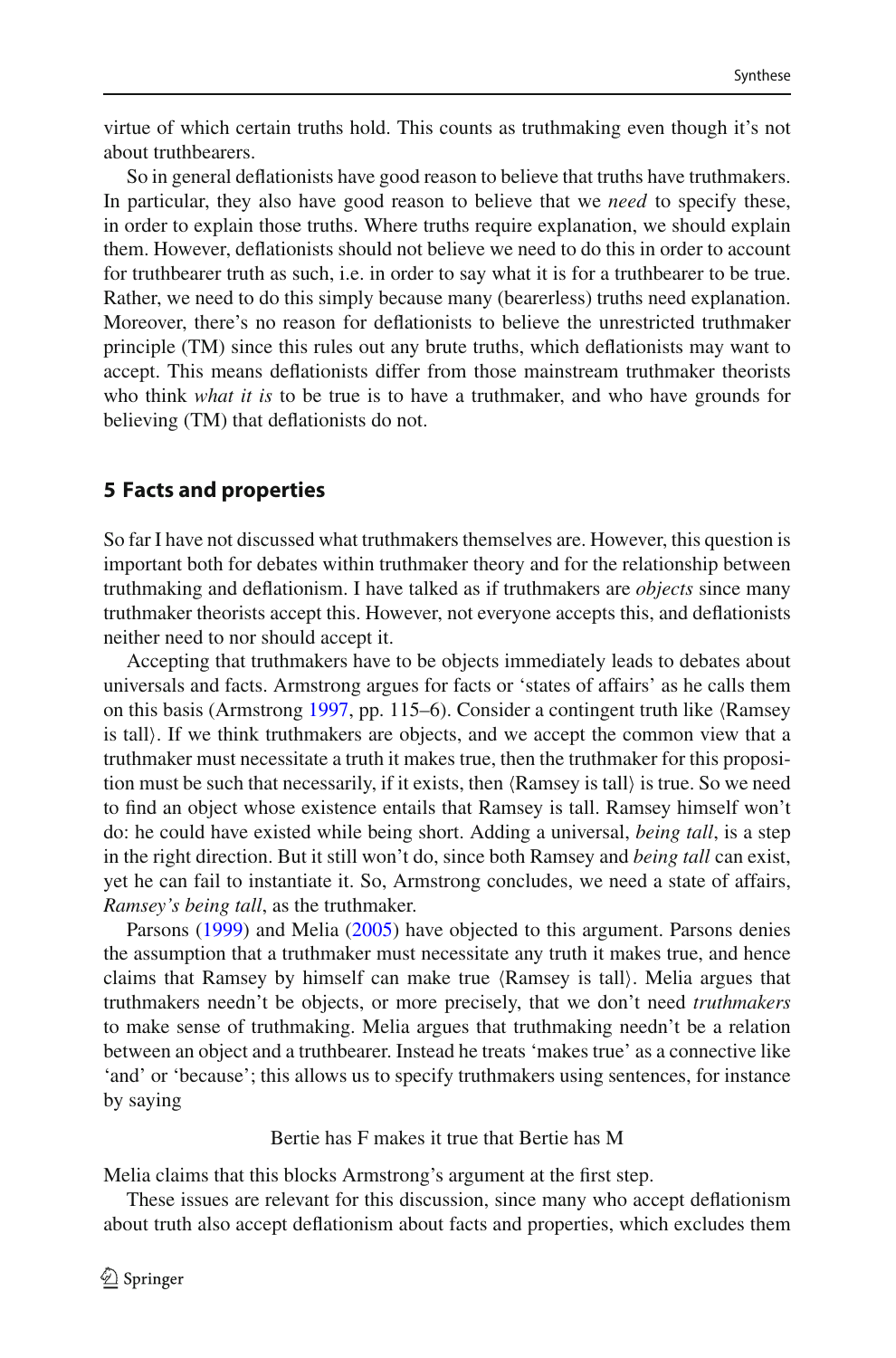from any explanatory role, and *a fortoiri* a truthmaking role. For instance, Horwich [\(2008,](#page-23-2) p. 273) takes facts and properties to be exhausted by the following schemas:

(2) The fact that p exists because p

(3) x has the property F-ness because x is F

Horwich therefore thinks that properties and facts cannot explain the truths that truthmaker theorists want them to. For instance, he will deny that Ramsey is tall *because* the fact *Ramsey's being tall* exists. Rather, that fact exists because Ramsey is tall. Similarly, Ramsey has the property *being tall* because Ramsey is tall, not vice versa.

If truthmakers must be objects, then, it may seem that deflationists must reject many common truthmaker explanations, and perhaps accept Parsons's defence of a nominalist approach. However, this is not so. Deflationists can accept Melia's idea that truthmaking is best understood in terms of a connective. For as we saw, deflationists will deny that the truthmaking relation is really a relation, in any more than a superficial sense. As such, they are under no pressure whatsoever to think that truthmakers must be objects since only objects can stand in the truthmaking relation. Instead, deflationists can argue, with Melia, that truthmaker theses are simply explanations of one (bearerless) truth in terms of another. In general, they take the form:

#### p because q

where the 'because' is non-causal. This doesn't stop deflationists accepting that particular objects can do truthmaking work, since there will be some cases where 'q' says that something exists. But deflationists need not think this will always be so.

Horwich supports roughly this idea, arguing in favour of

a sanitized version of truthmaker theory—a version that is not focused on [truthbearer] truth *per se*, and that does not attempt to explain everything in terms of what exists, but which is concerned simply with the ways in which various kinds of phenomena are to be explained … and with which of them must (or may, or may not) be regarded as explanatorily basic. Indeed, many of truthmaker theory's characteristic concerns and claims seem quite reasonable if they are understood as part of such an inquiry. (Horwic[h](#page-23-2) [2008,](#page-23-2) p. 271)

Horwich argues for this on the basis of a rejection of facts and properties as explanatorily prior to (bearerless) truths, and a rejection of truthmaker theory as a theory of truth—two themes I've been discussing in the last few sections.

This doesn't mean deflationists can never talk about facts and properties, since they can use these as shorthand for debates about different kinds of truths. For instance, we may say that mental truths are made true by physical facts or properties, yet really mean that they are made true by physical *truths*. Whether we need to accept facts and properties is irrelevant to this casual use of these terms. And deflationism doesn't block the wider debate about facts and properties, since there are plenty of other things to say in that debate which don't rely on truthmaking and its paraphernalia.

So what should a deflationist say about the claim:  $\langle p \rangle$  is true because p? Is it a truthmaking claim, a non-causal explanation, or something else? I think they should say that (if it is true) it's a trivially true claim that counts as a truthmaking claim in the sense that it non-causally explains some way the world is – namely that  $\langle p \rangle$  is true. If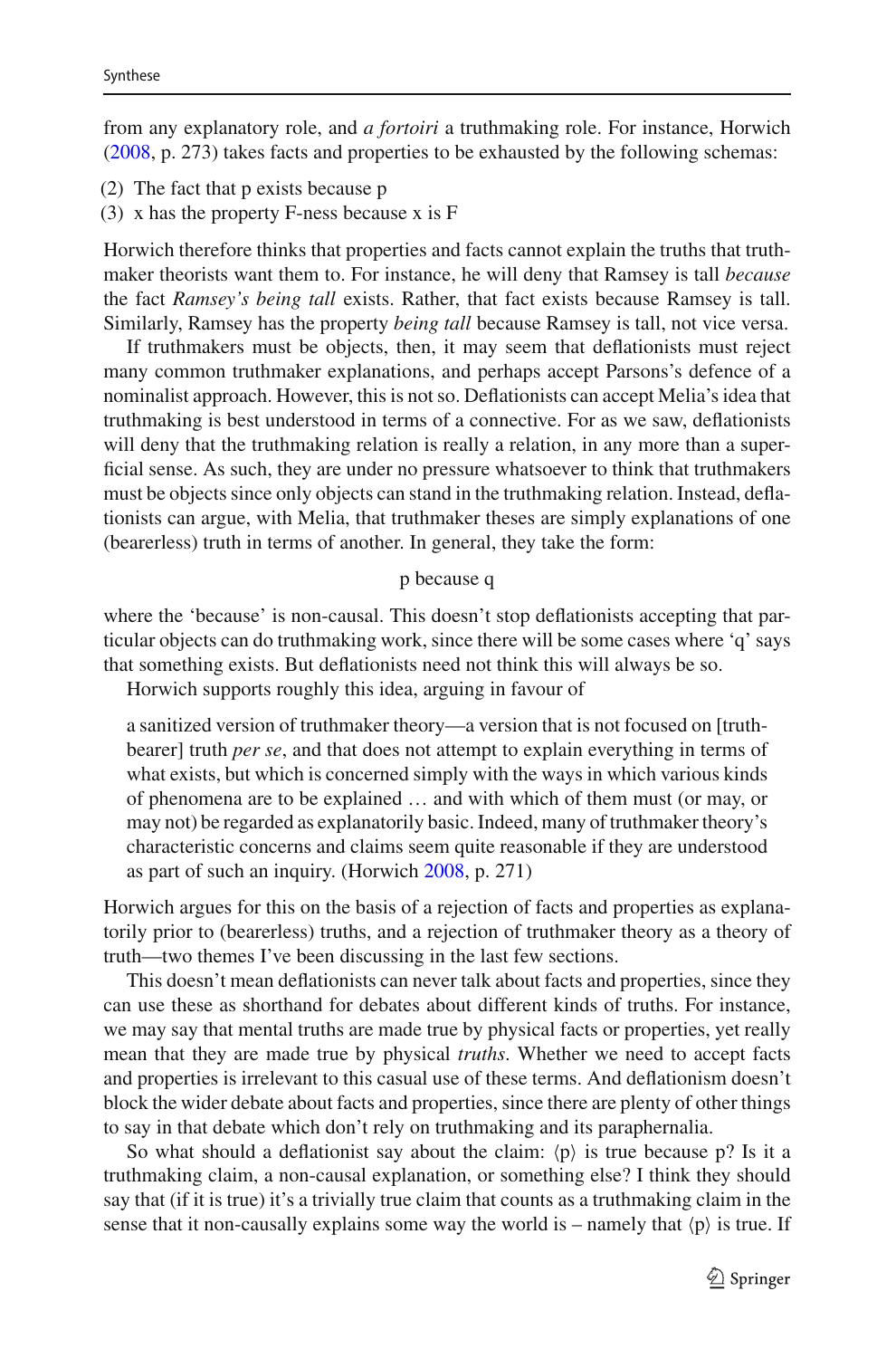true, it is trivially true because it follows from the concept of truth, since (according to the deflationist) it's part of the concept of truth that the closest possible explanation of  $\langle p \rangle$ 's truth is that  $p^{16}$  $p^{16}$  $p^{16}$  But nevertheless it's a non-causal explanation of a truth, a truth concerning a proposition, and hence counts as a truthmaker claim. It just happens to be one of the less interesting ones!<sup>[17](#page-15-2)</sup>

To sum up, deflationists can accept truthmaking claims as explanations of (bearerless) truths, whether or not those explanations ultimately specify objects. Moreover they should therefore think that we *need* to specify truthmakers for truths which need explanations. This is not because of issues about the nature of truth, but a more mundane fact: truths need explanations. We've seen that deflationism does have some limited impact on truthmaker theory, for instance not requiring that truthmakers be objects, and blocking certain reasons for believing in truthmaking. However, in general deflationism is compatible with the intelligibility of truthmaking questions, their answerability, and the need to answer them.

#### <span id="page-15-0"></span>**6 Avoiding truthmaker questions**

So far we've seen how deflationists can make sense of truthmaking and why they should believe in it. Huw Price [\(2013,](#page-24-0) ch.1) argues, however, that deflationism undermines metaphysicians' motivations for asking truthmaking questions in the first place. His argument is simple. Truthmaking questions about sentences are appropriate only if they are genuinely *about* those sentences. If deflationism is true, truthmaking questions are not genuinely about the sentences in question. So if deflationism is true, truthmaking questions are inappropriate—philosophers should not be asking them.<sup>[18](#page-15-3)</sup>

Price starts with the assumption that truthmaking questions are initially motivated by facts about human language (2013, p. 8). For instance, we note that humans say: 'torture is wrong', and this motivates us to ask about the truthmaker for this sentence. (This is the 'matching game' I mentioned in Sect. [4.](#page-8-1)) Price's assumption is that this is the basic motivation for our truthmaking questions. While this is extremely controversial, I won't challenge it, since it takes us too far from the main topic, and Price's argument fails in any case.

Price argues that questions about truthmakers for sentences are only appropriate if they are genuinely about those sentences (2013, p. 9). That is, if we think of the sentences humans use as the starting point, the data, in our metaphysical investigation, then asking questions about their truthmakers is only an appropriate reaction to that data if those questions really are about the data, the sentences themselves.

By analogy consider the strange property *being such that grass is green*. All actual objects have this property. In particular, the English name 'Ramsey' has this property.

<span id="page-15-1"></span><sup>&</sup>lt;sup>16</sup> Not all kinds of deflationism have this consequence. For instance, a sentential deflationist who focuses on sentence truth cannot think that "p' is true because p' is trivial, because it is not even necessarily true, being false at worlds where 'p' doesn't mean *p*.

<span id="page-15-2"></span><sup>&</sup>lt;sup>17</sup> Thanks to an anonymous reviewer for drawing my attention to this question.

<span id="page-15-3"></span><sup>&</sup>lt;sup>18</sup> Price includes not only questions about truthmakers but questions about referents for terms, for instance what object '3' refers to, and what property 'is good' picks out. I'll ignore this extra element here, as I'm only concerned with truth.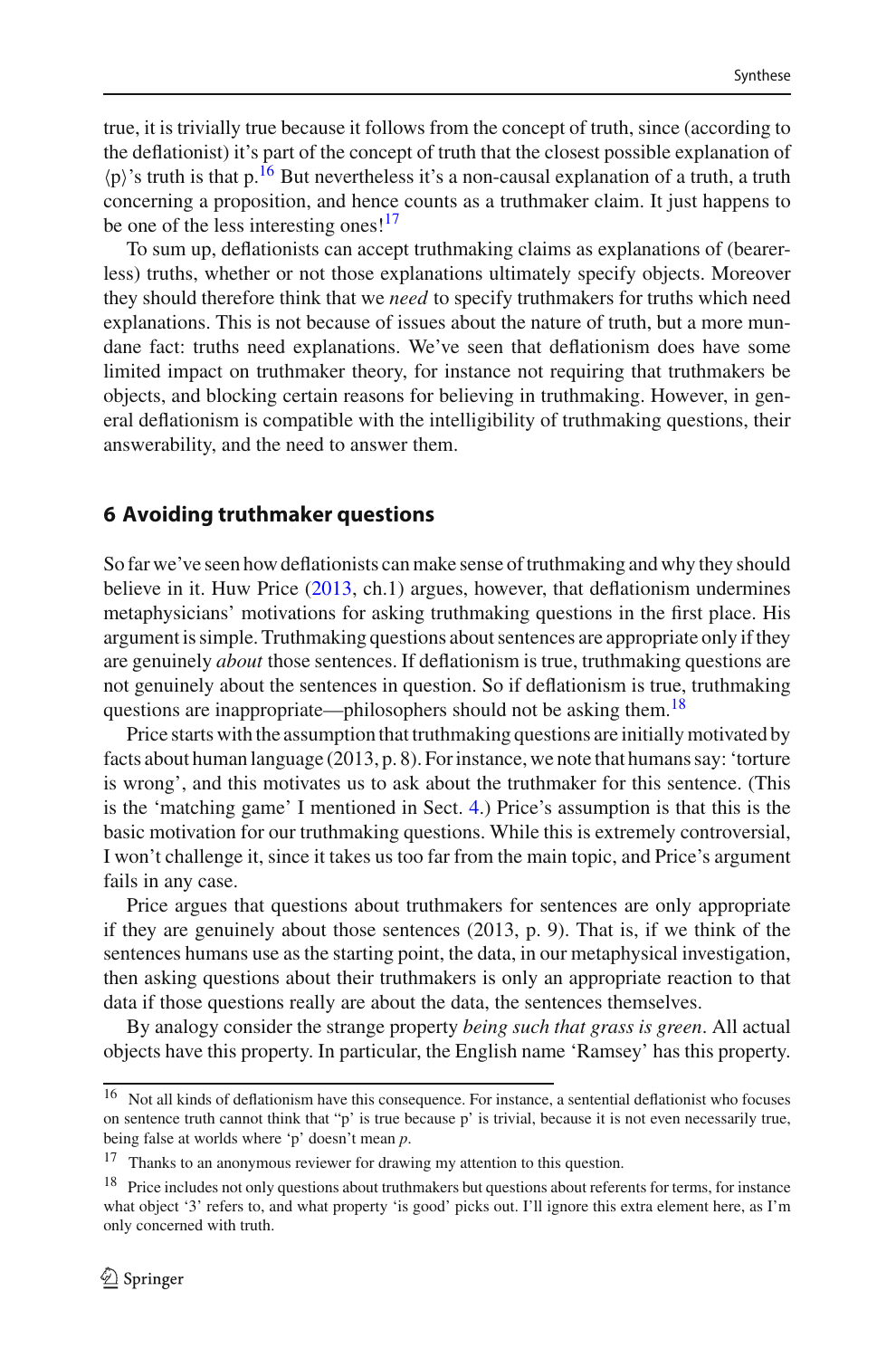But saying so isn't really saying anything about the name 'Ramsey', like saying that it has six letters. Instead, it's just another way of saying that grass is green. Now suppose our linguistic data comes in: humans use the term 'Ramsey'. If we then ask whether this has the property of being such that grass is green, this isn't an appropriate reaction to that data. It's not about the term at all.

Price claims that if deflationism is right, then questions about truthmakers are like questions about *being such that grass is green*. He claims this is because deflationism entails that ascriptions of truth to sentences aren't really about the sentences concerned, but are covert *uses* of those sentences (2013, p. 9). For instance, deflationism entails that saying that 'Ramsey is tall' is true is saying nothing more than that Ramsey is tall. Saying that Ramsey is tall isn't saying anything about language at all: it's saying something about Ramsey. According to Price, this means that questions about truthmakers for sentences aren't actually about those sentences, since asking what makes true 'Ramsey is tall' is no more than asking what makes Ramsey tall. Asking about the truthmaker for a sentence is like asking whether it has the property *being such that grass is green*.

Therefore, if deflationism is right, truthmaking questions aren't really about language at all. And as such, they are not appropriate reactions in our metaphysical enquiry, since we're assuming that this enquiry starts with data about language use. So while as we've seen deflationism allows truthmaking, Price concludes that it entails that they're not well motivated. Instead, he thinks deflationism leads us to ask other questions about our language, which don't lead us into truthmaker theory.

Even given the assumption that metaphysical enquiry begins with facts about language, Price's argument fails. This is because deflationism does not entail that truthmaker claims are not really about the sentences concerned. And nor should it, as I shall now argue.<sup>19</sup> First consider ascriptions like

In English, the sentence 'Ramsey is tall' is true

where we know the content of the sentence concerned. What is it for this claim to be genuinely about the sentence 'Ramsey is tall'? A good answer is that it is for its truth to depend on what that sentence, that linguistic object, is like. For consider again the property *being such that grass is green*. An ascription of this property to an object is not about that object, because its truth is entirely independent of what that object is like. It is either true of all objects or false of all objects. The fact that the ascription's truth doesn't depend on what the object is like is good reason to think it is not really about that object.

However, the truth ascription above is not like this: its truth does depend on what the sentence 'Ramsey is tall' is like. For a start, its truth depends on what 'Ramsey is tall' means. If 'Ramsey is tall' meant *Ramsey is short*, it would be false and so would the truth ascription. Moreover, we could replace it with another sentence and get a falsehood, since in English, the sentence 'Socrates is tall' is not true. So the truth of the ascription clearly does depend on what 'Ramsey is tall' is like. So there's good reason to think that this ascription is genuinely about that sentence, and more generally that truth ascriptions really are about the sentences concerned.

<span id="page-16-0"></span><sup>19</sup> I owe much of the following discussion to points made by Tim Button in a 2013 talk *Demotivating Deflationism*, in Cambridge.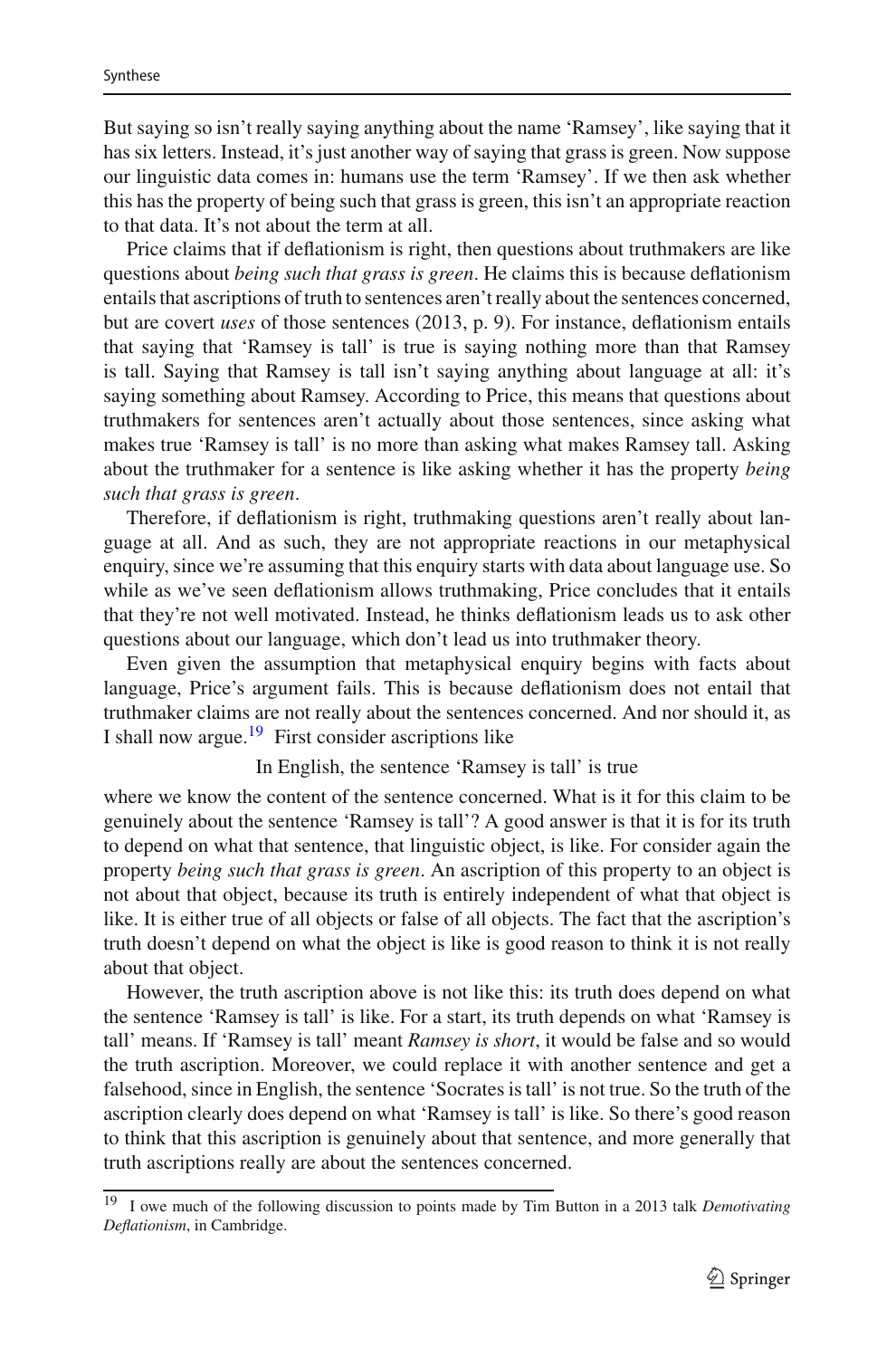What about the idea that to ascribe truth to a sentence is to use it? This idea is entirely compatible with the view that truth ascriptions are *also* genuinely about the sentence. Truth ascriptions both use and mention the relevant sentence. Saying that in English, 'Ramsey is tall' is true, is both using the sentence 'Ramsey is tall' and saying something about it: it is about Ramsey *and* an English sentence. Price thinks that deflationism says that such ascriptions only *look* like mentions, but are really just uses. The right answer, which we'll now see deflationists accept, is that they are both.

On Horwich's view, the view under discussion in this paper, propositions are the primary bearers of truth. As such, truth ascriptions like the one above involve ascriptions of *meaning* to the relevant sentence, and are best read like so:

For some p: in English, 'Ramsey is tall' expresses the proposition that p, and p

or in other words: in English, 'Ramsey is tall' expresses a true proposition. So truth ascriptions to sentences are genuinely about those sentences: they say something about those sentences, namely that they express true propositions.

In his paper, Price mentions Quine, whose deflationism is different from Horwich's in focusing on sentences rather than propositions, which of course Quine rejected. However, Quine too thinks that truth ascriptions are genuinely about the sentences concerned. Quine differs from Horwich in taking sentences to be the primary truthbearers, and thinking that the claim that 'Ramsey is tall' is true is itself an assertion of the quoted sentence and is therefore equivalent to it—no meaning ascription is required. However, as we already saw, that a truth ascription counts as a use of the sentence doesn't entail that it isn't about that sentence. And as Stephen Gros[s](#page-23-18) [\(2015\)](#page-23-18) has argued in a closely related exchange with Horisk Claire Horisk [\(2007](#page-23-19)), on Quine's own terms, truth ascriptions are genuinely about the sentences concerned.

This is because Quine thinks that if replacing a singular term by a coreferring term preserves truth-value, then that singular term is performing its usual referring function. For instance, replacing 'Ramsey' with 'the prover of Ramsey's theorem' preserves truth-value in the above ascription, since 'the prover of Ramsey's theorem is tall' is true. Gross points out that this holds for the phrase ' 'Ramsey is tall' ', the name of the sentence (2015, pp. 50ff). Suppose we take 'my favourite sentence' to be coreferential with this. Then

In English, my favourite sentence is true

remains true. And so in the original ascription, ' 'Ramsey is tall' ' is performing its usual function, referring to the sentence 'Ramsey is tall'. So it really is about that sentence, and is not *just* a use of it.

The same holds of other truth ascriptions where we don't know the content of the sentence. For instance, I may want to say that Ella's funniest remark was true, though I can't remember what she said. This will get the same verdict from Horwich and Quine: it really is about what Ella said, because its truth depends on what sentence that was. Even if this also counts as a use of the sentence – perhaps my remark commits me to agreeing with whatever Ella said – it certainly is about that sentence.

So Horwich's deflationism doesn't entail that truth ascriptions aren't really about the sentences involved, and hence that truthmaker questions and claims aren't really about the sentences involved either. Quine's deflationism doesn't either, though his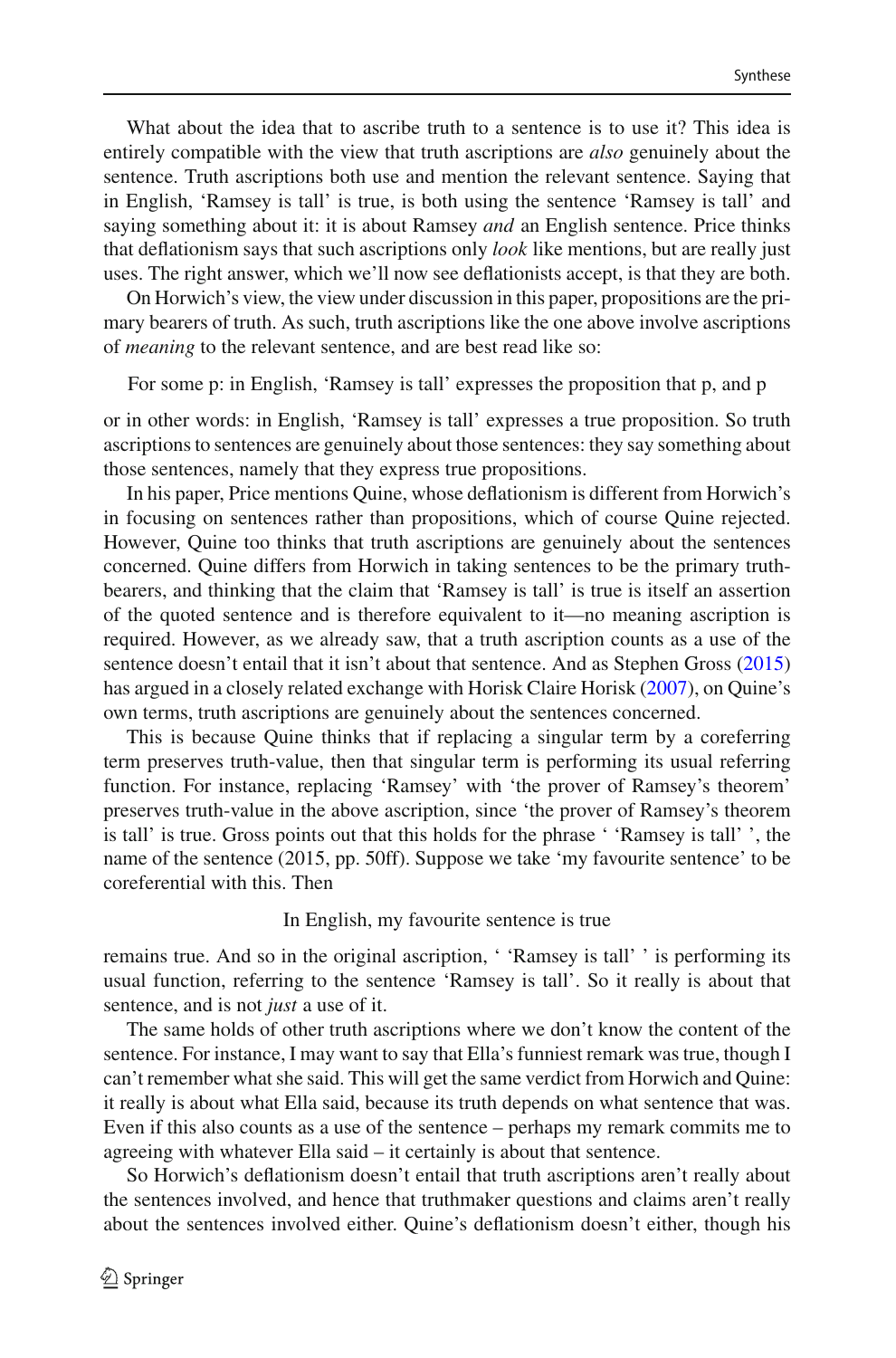view is not the central subject of this paper. Price's argument therefore does not show that deflationism makes truthmaking questions inappropriate.

### <span id="page-18-0"></span>**7 Triviality and first-order claims**

So far, we've seen that deflationism doesn't make truthmaking questions unintelligible, ill motivated, or avoidable. However, some have argued that deflationism makes truthmaking claims trivial. If this is right, then we could argue that deflationists have no particular need to answer truthmaking questions, because their answers are trivial and not of philosophical interest.

The idea is that deflationism restricts us to saying that what makes a proposition like (Ramsey is tall) true is that Ramsey is tall, and there's nothing more to be said here. The same goes for what components of propositions refer to:  $\langle Ramsey\rangle$  picks out Ramsey and  $\langle$  is tall $\rangle$  picks out tallness. Simon Blackburn argues for this idea:

There is a story to be written, in this view, about the ethical proposition, and how it holds its place as a focus for discussion and thought. But there is no last chapter to be written about 'what makes such a proposition true'. … If a David Armstrong or a David Lewis comes along demanding a 'truth-maker' we can profit from deflationism, and simply say that what makes it true that honesty is good is that honesty is good. Nothing else needs to be said, wearing allegedly metaphysical hats, or allegedly scientific hats. (Blackbur[n](#page-23-5) [2012](#page-23-5), p. 195)

Blackburn's idea is that deflationism makes these questions trivial and so irrelevant: what makes it true that honesty is good is that honesty is good, and this we already knew. Price also suggests something similar (2009, p. 266).

However, while deflationism only *supplies* trivial answers to these questions, it doesn't *block* non-trivial ones. For instance, it tells us that  $\langle$  honesty is good $\rangle$  is true iff honesty is good, and that this is the closest explanation of the proposition's truth, in Schnieder's sense. But it doesn't tell us *why* honesty might be good. It doesn't rule out there being anything more informative to say about this: it doesn't falsify in advance all claims of the form 'honesty is good in virtue of …'. To use a more familiar example, deflationism tell us that  $\langle$ my glass is full of water $\rangle$  is true iff my glass is full of water; but it doesn't rule out that my glass is full of water in virtue of being full of  $H_2O$ , and it doesn't therefore rule out that what makes it true that my glass is full of water is that my glass is full of  $H_2O$ .

This is no problem, because deflationism is a theory of *what it is* for propositions to be true, not a theory of which propositions are actually true. It's not its job to tell us anything more informative, just as it's not functionalism's job to tell us which states realise the functional roles which settle what it is to be a mental state. So while merely thinking about the notion of truth itself won't reveal anything new, this unsurprising fact doesn't stop us investigating further. Nor does it stop us *having* to investigate further: the fact that deflationism doesn't provide us with explanations doesn't tell us that there aren't any to look for.

So deflationism about truth doesn't make truthmaking claims trivial. However, there is a final idea we should consider. Like many of the arguments about deflationism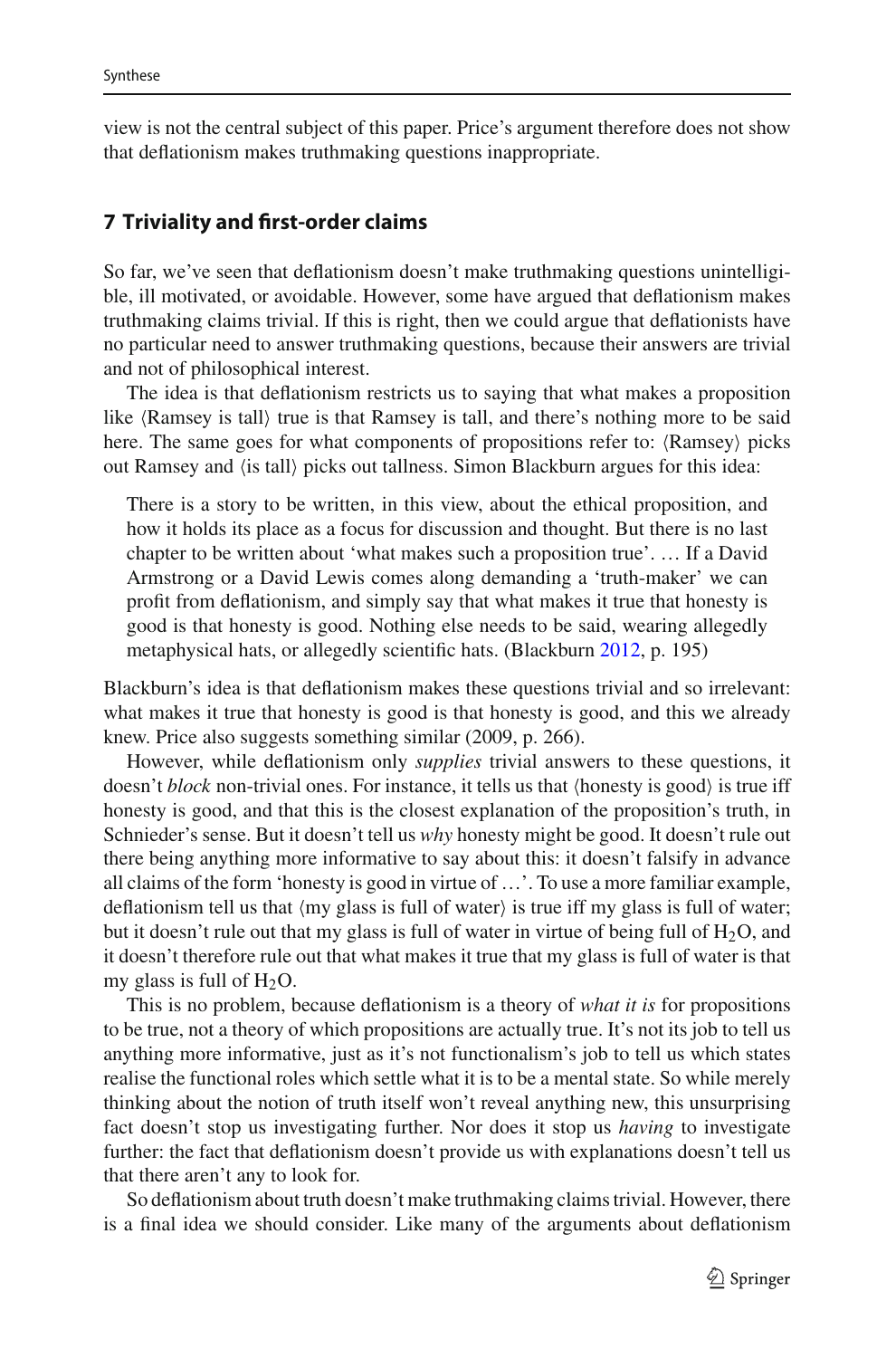and truthmaking, this comes from the pragmatists. The argument is that deflationism makes truthmaking a *first-order* matter: deflationism makes truthmaking questions and their answers part of the discipline they are apparently about, rather than distinct and separate from it.<sup>[20](#page-19-0)</sup> Truthmaker theories for, say, ethics, modality, and mathematics, are therefore ethical, modal, and mathematical theories. They are *within* these disciplines, not outside them.

The most common application of this idea is in ethics: statements about truthmakers for ethical statements are ethical statements—when you make them you're making substantive ethical claims, like when you say that torture is bad or charity is good. The claim that there are moral truths is just the claim that some ethical propositions are true, and this just says that some propositions of the form  $\langle x \text{ is good} \rangle$ ,  $\langle x \text{ is wrong} \rangle$ , and so on, are true. Yet this proposition, if deflationism is right, is nothing more than: for some x, x is good or x is wrong or …, for all ethical predicates. Yet this is an ethical claim, albeit a very general one—it is about the moral status of objects in general. It is just as much an ethical claim as the view that all torture is wrong, though it is more general and much weaker.

It's important to note that this isn't because truth ascriptions to moral sentences and propositions aren't genuinely *about* those sentences and propositions. We already saw how deflationism doesn't entail this. Instead the idea is just that saying that  $\langle P \rangle$  is true commits you to believing  $\langle P \rangle$ , if you know its content, or to coming to believe its content once you learn it. Moreover, whether  $\langle P \rangle$  is true is settled entirely by whether P. There is nothing more to whether  $\langle$  torture is wrong $\rangle$  is true than whether torture is wrong.

There are two ways in which truthmaking questions' status as 'first-order' might make a difference. First, this might leave us no way of understanding crucial questions about the status of truthmakers for a given class of statements. For instance, it might leave us no way of making sense of the distinction between natural or non-natural properties or facts. This would be an interesting consequence for traditional metaphysical debates, especially those which are driven by naturalistic concerns, such as the debate about truthmakers for ethical truths. Second, some have argued that the fact that truthmaking claims are first-order means they are not metaphysical, so that deflationism strips away the metaphysical element from truthmaking. I will take these ideas in turn.

The first idea is that deflationism makes unintelligible traditional questions about the nature of certain truthmakers. For instance, consider the distinction between natural and non-natural properties or facts. If we take properties and facts to be exhausted by Horwich's deflationary schemas, it's not clear how to make sense of the view that, for instance, ethical properties and facts are 'non-natural'. We might think that there are no first-order ethical methods for deciding these questions: there's nothing within the practice of ethics that lets us make sense of the idea that ethics is natural or not. Therefore, questions of this kind are illegitimate if deflationism is true. This would be a devastating result for traditional metaphysical debates in many different areas, not just ethics.

<span id="page-19-0"></span><sup>&</sup>lt;sup>20</sup> See the above quotation from Simon Blackburn, and also Blackburn [\(1998](#page-23-9), pp. 294–6), Price [\(2011](#page-24-1), p. 14). Similar ideas are found in the work of the 'anti-archimedean' metaethicists who are opposed to pragmatism—see Krame[r](#page-23-20) [\(2009](#page-23-20), [2017](#page-23-21)); Dworki[n](#page-23-22) [\(1996](#page-23-22)).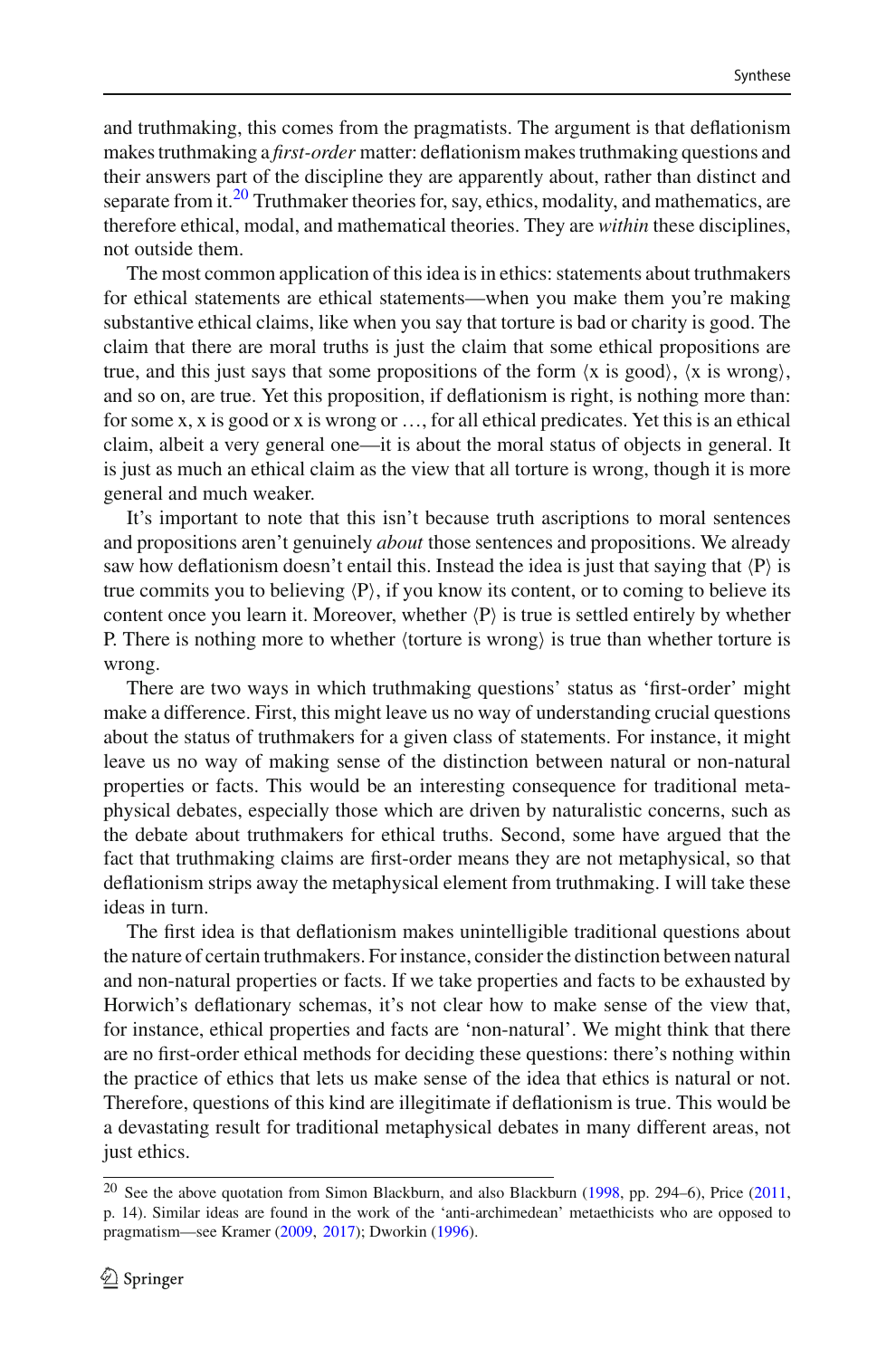However, even those who don't believe in properties and facts as explanatory entities can still make sense of distinctions between properties. For instance, a nominalist may distinguish between a causally active property F-ness, and an inactive one G-ness. But she doesn't think F-ness and G-ness are things which can bear causal relations. Instead she understands the difference by saying that there are true claims of the form 'P because x is F' (where 'because' is causal), but no true claims of the form 'P because x is G'. The causal efficacy of properties can be understood in terms of true and false causal claims involving predications but no reference to properties.

This strategy can be applied to ethical properties; we simply need a conception of what it is to be a natural or a non-natural *truth*, and this will tell us what it is to be a natural or non-natural property. We can argue about what it is for a truth to be natural. For instance, we might adopt Dworkin's approach and understand non-natural truths as those invariant over various counterfactuals about different natural truths (Dworki[n](#page-23-23) [2011,](#page-23-23) n. 3 p. 348, pp. 70ff).<sup>[21](#page-20-0)</sup> Perhaps there are other ways to do this; whatever the strategy here, we can do it without mentioning truths, facts and properties. This is independent of deflationism.

This lets us interpret questions about naturalism and non-naturalism. Whether ethical truths have natural or non-natural truthmakers is settled by whether the 'p' in

#### x is good in virtue of p

expresses a natural or a non-natural truth. The same goes for modal, epistemic, and causal statements, and any others we are interested in. So long as we can make sense of questions about the status of truthmakers as questions about the status of *truths*, deflationism will not make traditional metaphysical debates unintelligible in this way.

The second argument is that by making truthmaking first-order, deflationism makes it non-metaphysical. For instance, here's Price:

Asking "What makes it true that snow is white?", or "What makes 'Snow is white' true?", is just another way of asking what makes snow white—a reasonable question, in this case, but a question to be answered in terms of the physics of ice and light, not in terms of the metaphysics of facts and states of affairs. There is no additional semantic explanandum, and no distinctively metaphysical question. (Pric[e](#page-24-1) [2011](#page-24-1), p. 14)

Price thinks that deflationism makes truthmaker questions first-order *and therefore* non-metaphysical. Blackburn agrees, as we saw above when he said 'Nothing else needs to be said, wearing allegedly metaphysical hats' (Blackbur[n](#page-23-5) [2012,](#page-23-5) p. 195). The idea is that deflationism collapses metaphysical questions into non-metaphysical ones.

The question is then whether being 'first-order' rules out being 'metaphysical'. This is a tricky question, partly because it threatens to collapse into a verbal debate about the word 'metaphysical'. A full discussion of this point would take too much time here, and would involve a far more in depth discussion of contemporary pragmatism, how pragmatists understand the notion of metaphysics, and what significance the 'firstorder' argument has in their wider project. However, I will sketch a few ideas here, in order to stimulate further discussion.

<span id="page-20-0"></span>Thanks to an anonymous reviewer for pointing out this strategy.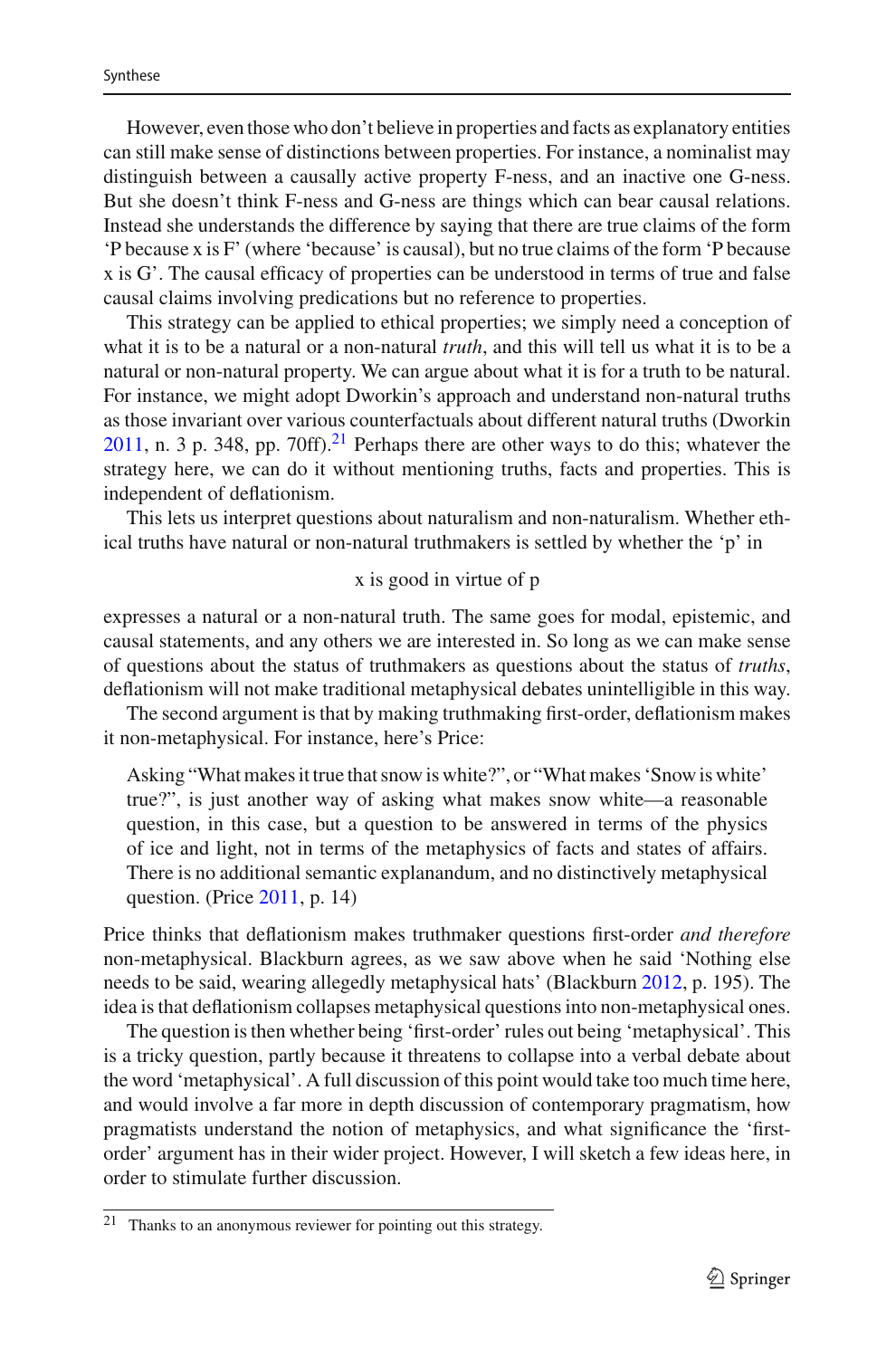The first thing to say is that Price's snow example is not effective. Price says that asking what makes snow white is to be answered by the physics of ice and light, but not in terms of facts and states of affairs: because our question is about snow, it is no longer really metaphysical. I see no reason to think this is true. Metaphysicians will argue that while physics is clearly relevant to the question of what makes snow white, it is not the whole story. For instance, they may argue that physics gives us a causal explanation of snow's colour but not a constitutive one—it does not tell us *what it is* for snow to be white. Answering that question may well involve appealing to 'the metaphysics of facts and states of affairs', or to universals, or tropes, and so on. While we saw that deflationism blocks one particular argument for such things, it does not block the debate about them in general.

Note also that many 'first-order' issues seem perfectly metaphysical anyway. For instance, consider a claim like:  $\langle \text{not-P} \rangle$  in virtue of Q. Saying that this becomes a merely 'first-order' issue about why not-P doesn't make it not metaphysical; for many it invites issues about negative truths and facts. The fact that asking what it is in virtue of which Pegasus does not exist is a first-order question about Pegasus and existence, makes that question no less metaphysical. In particular, it does not affect whether that question is an empirical one, or whether it can be settled analytically.

The same applies to many other kinds of truths whose subject matter is not that usually studied by the natural sciences, for instance truths about logic, parthood, time, causation, free will, induction, and so on. If the *subject matter* is metaphysical, the fact that truthmaking questions are first-order makes no difference to whether they are metaphysical. This doesn't mean they really are metaphysical questions—we might argue that they aren't for other reasons. The point is that deflationism doesn't affect this issue: whether or not truthmaking questions are metaphysical is independent of deflationism.

The above points suggest that deflationism does not give us a *general* recipe for stripping the metaphysical content from truthmaking questions. There are plenty of areas where deflationism does not make truthmaking questions non-metaphysical. While deflationism *does* show us that certain elements of truthmaker theory that its advocates have defended—truth as a relation, inflationary theories of truth, realism about facts and properties—are optional, this does not mean that truthmaker theory in general is non-metaphysical in any interesting sense.

Perhaps the situation is different in the case of certain other disciplines which are not overtly metaphysical. For instance, we don't think of people working on first-order ethical questions as metaphysicians, in the same way as someone asking questions about parthood or location. So we might think that deflationism turns an apparently metaphysical question into a first-order ethical question, and ethical questions are not themselves metaphysical. Deflationism stops us thinking that we can ask distinctively *metaphysical* questions about ethics: such questions are just more ethics, perhaps with rhetorical flourishes of words like 'truthmaking', 'properties', 'facts', 'reality'.<sup>[22](#page-21-0)</sup> So deflationism does seem to make a difference here, by stopping the non-metaphysical become metaphysical.

<span id="page-21-0"></span>See for instance Blackburn [\(1998,](#page-23-9) pp. 79–80).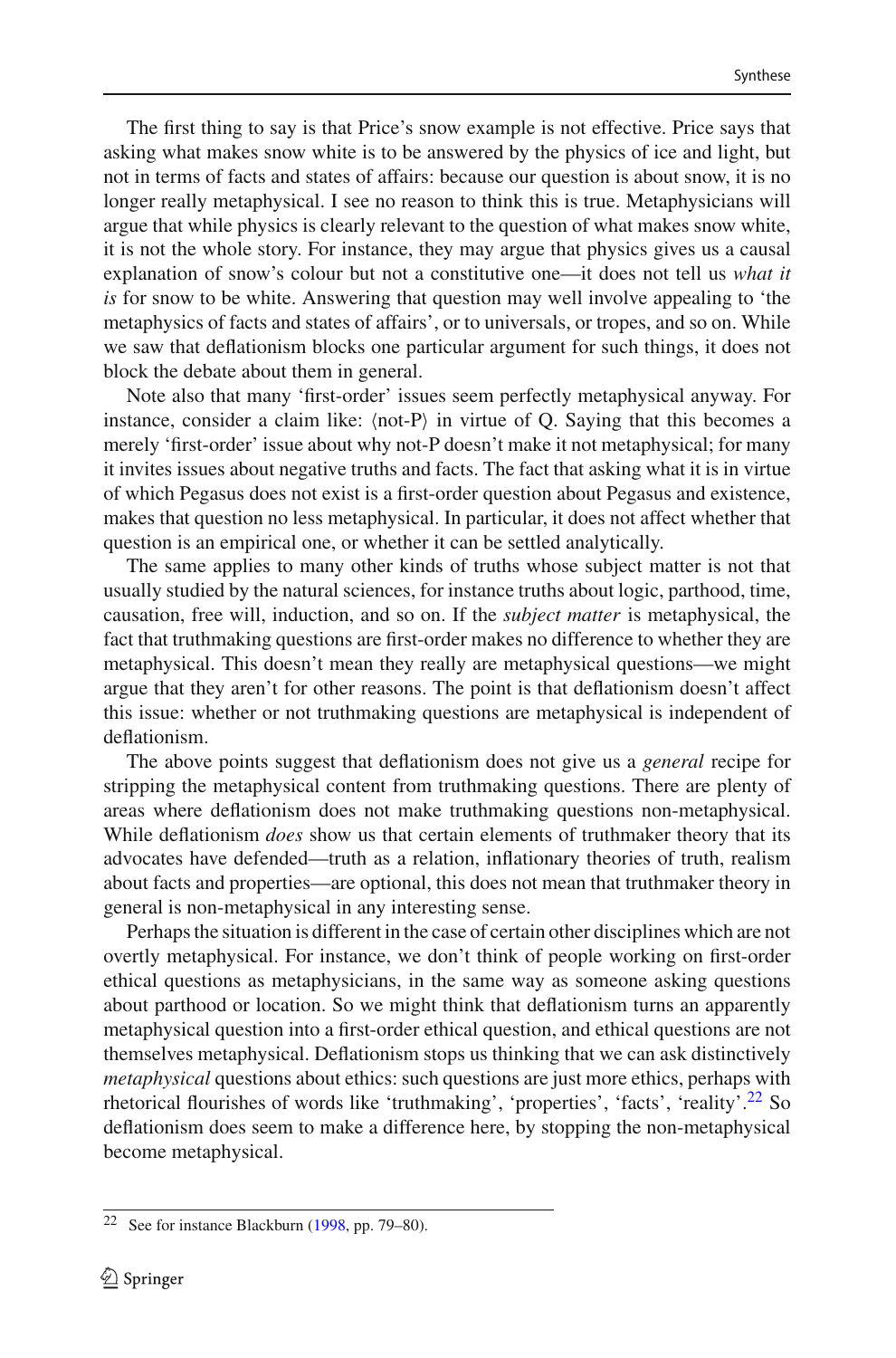Since there is no space to discuss this idea fully, I think we can say that deflationism has *at best* a limited impact: it affects truthmaking only by making truthmaking questions first-order. Whether that means those questions are non-metaphysical remains to be seen, and depends strongly on what significance the notion of metaphysics has for the philosopher who is making this argument. It remains to be seen how much mainstream truthmaker theorists are committed to truthmaking being 'second-order' in any interesting way.

### **8 Conclusion**

To sum up, then: deflationism has only a limited impact on truthmaking. Deflationists can make sense of the idea of truthmaking: it is the idea of non-causal explanation of truths, of ways the world is. For the deflationist, truthmaking does concern truth, but not in the sense of the truth of truthbearers. Deflationism says all there is to say about what it takes for a truthbearer to be true. Rather, truthmaking concerns the notion of truth as ways the world is—as ways things are, or things' being so. To specify a truthmaker for a truth in this sense is to say why something is so.

To the extent that truths have and need non-causal explanations, deflationists should accept that questions about truthmakers are intelligible, answerable, and need answers. While deflationism cannot give us anything more than trivial answers to these questions, it does not entail that there are no non-trivial answers to be had. Deflationism entails that truthmaking claims are first-order claims about the subject matter of the truths in question; it is not yet clear whether this makes them non-metaphysical in any significant sense, but I've tentatively suggested that it has little impact here.

Deflationism does block certain elements of traditional truthmaker theory as defended by writers like Armstrong and Rodriguez-Pereyra. It is incompatible with relational theories of truth, and substantive theories of truth more broadly. As such it is incompatible with a view of truthmaking as a theory of truth, or the view that truthmaker principles follow from the nature of truth itself. In particular, while it is compatible with the idea that truthmaking is a relation, it treats such a relation as only superficial. As such, it is not committed to taking truthmakers to be real objects, and hence blocks some truthmaker theorists' arguments for facts and properties on the basis of truthmaker principles.

However, from these facts we should not conclude that deflationism and truthmaking are incompatible. Rather we should conclude that the most prominent truthmaker theorists have defended conceptions of truthmaking which involve optional assumptions. Some of these assumptions conflict with deflationism, but the core idea of truthmaking does not. There is, therefore, far less tension between deflationism and truthmaking than many have argued. This should make those interested in truthmaking far less wary of deflationism, and those who accept deflationism far less wary of truthmaking. These consequences are especially significant for contemporary pragmatists, who frequently argue against truthmaking (and metaphysics more broadly) on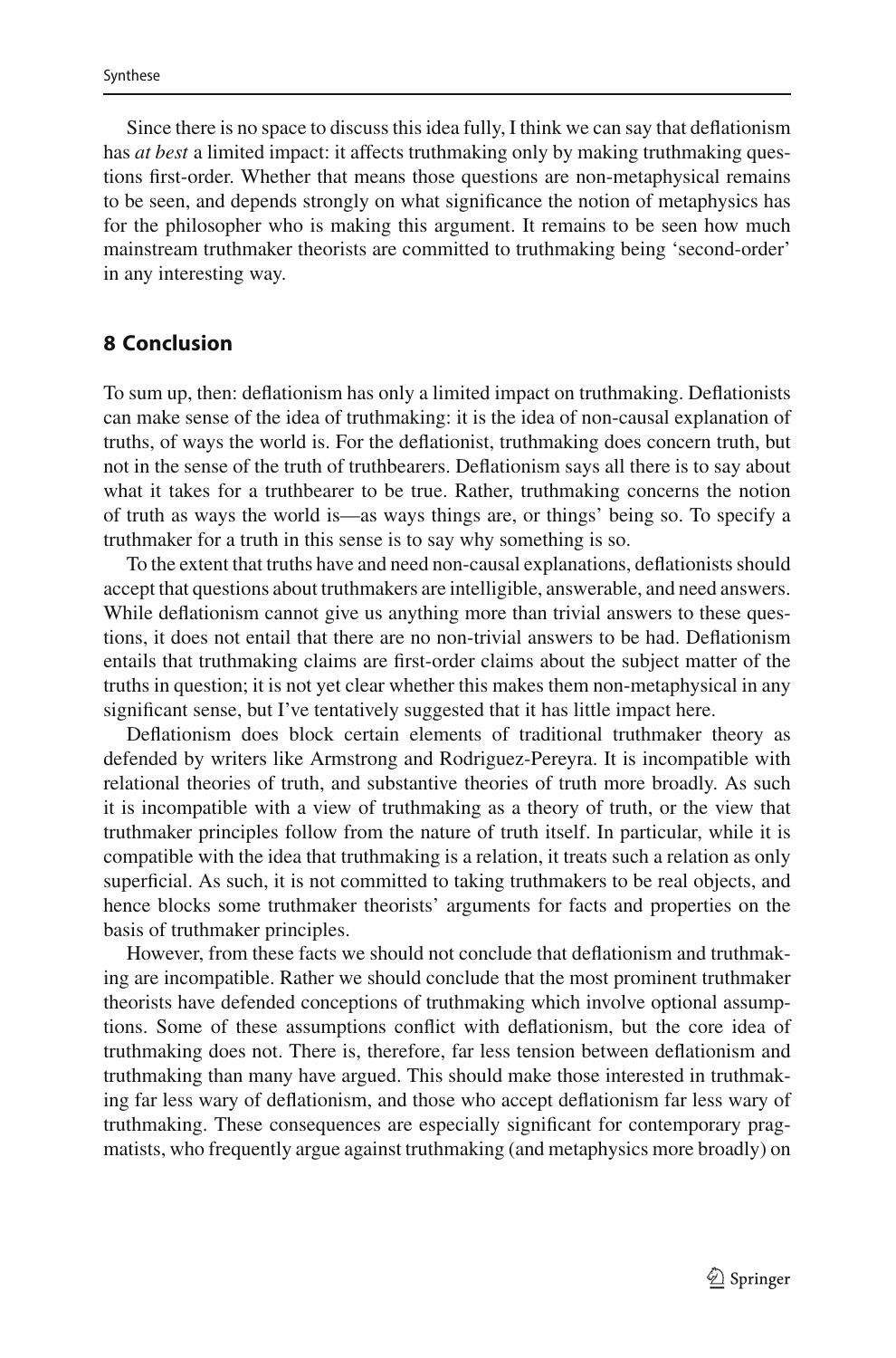the grounds of deflationism about truth: it turns out that one of their bulwarks against metaphysics is weaker than they thought. $^{23}$ 

**Open Access** This article is distributed under the terms of the Creative Commons Attribution 4.0 International License [\(http://creativecommons.org/licenses/by/4.0/\)](http://creativecommons.org/licenses/by/4.0/), which permits unrestricted use, distribution, and reproduction in any medium, provided you give appropriate credit to the original author(s) and the source, provide a link to the Creative Commons license, and indicate if changes were made.

# **References**

<span id="page-23-16"></span>Armstrong, D.M. (1968). *A materialist theory of the mind*. Abingdon: Routledge.

- <span id="page-23-4"></span>Armstrong, D.M. (1997). *A world of states of affairs*. Cambridge: Cambridge University Press.
- Armstrong, D.M. (2004). *Truth and truthmakers*. Cambridge: Cambridge University Press.
- <span id="page-23-0"></span>Bigelow, J. (2009). Truthmakers and truthbearers. In R. L. Poidevin, P. Simons, A. McGonigal, & R. P. Cameron (Eds.), *The Routledge companion to metaphysics* (pp. 389–400). London: Routledge.
- <span id="page-23-9"></span>Blackburn, S. (1998). *Ruling passions*. Oxford: Oxford University Press.

<span id="page-23-5"></span>Blackburn, S. (2012). Some remarks about minimalism. In C.Wright & A. Coliva (Eds.), *Mind, meaning, and knowledge: Themes from the philosophy of crispin wright* (pp. 195–210). Oxford: Oxford University Press.

<span id="page-23-22"></span>Dworkin, R. (1996). Objectivity and truth: You'd better believe it. *Philosophy and Public Affairs*, *25*, 87–139.

<span id="page-23-23"></span>Dworkin, R. (2011). *Justice for Hedgehogs*. Cambridge, MA: Harvard University Press.

<span id="page-23-12"></span>Fine, K. (2001). The question of realism. *Philosophers' Imprint*, *1*(2), 1–30.

<span id="page-23-18"></span>Gross, S. (2015). Does the expressive role of 'true' preclude deflationary Davidsonian semantics. In S. Gross, N. Tebben, & M. Williams (Eds.), *Meaning without representation: Essays on truth, expression, normativity, and naturalism* (pp. 47–63). Oxford: Oxford University Press.

<span id="page-23-19"></span>Horisk, C. (2007). The expressive role of truth in truth-conditional semantics. *The Philosophical Quarterly*, *57*(229), 535–557.

<span id="page-23-8"></span>Horwich, P. (1998). *Truth* (2nd ed.). Oxford: Oxford University Press.

<span id="page-23-2"></span>Horwich, P. (2008). Being and truth. *Midwest Studies in Philosophy*, *33*, 258–273.

- <span id="page-23-20"></span>Kramer, M. (2009). *Moral realism as a moral doctrine*. Chichester: Wiley-Blackwell.
- <span id="page-23-21"></span>Kramer, M. (2017). There's nothing quasi about quasi-realism: Moral realism as a moral doctrine. *Journal of Ethics*,. [https://doi.org/10.1007/s10892-017-9247-z.](https://doi.org/10.1007/s10892-017-9247-z)
- <span id="page-23-10"></span>Künne, W. (2003). *Conceptions of truth*. Oxford: Oxford University Press.
- <span id="page-23-1"></span>Lewis, D. (2001). Forget about the 'correspondence theory of truth'. *Analysis*, *61*(272), 275–280.
- <span id="page-23-11"></span>Liggins, D. (2016). Deflationism, conceptual explanation, and the truth asymmetry. *The Philosophical Quarterly*, *66*(262), 84–101.
- <span id="page-23-3"></span>MacBride, F. (2013). For keeping truth in truthmaking. *Analysis*, *73*, 686–695.
- <span id="page-23-6"></span>MacBride, F. (2019). Truthmakers. In E. N. Zalta (Ed.), *The Stanford Encylopedia of Philosophy* (Spring 2019 edition). [http://plato.stanford.edu/archives/fall2016/entries/truthmakers/.](http://plato.stanford.edu/archives/fall2016/entries/truthmakers/)

<span id="page-23-14"></span>McFetridge, I. (1990). Truth, correspondence, explanation and knowledge. In I. McFetridge (Ed.), *Logical necessity and other essays* (pp. 29–52). Oxford: Aristotelian Society.

- <span id="page-23-7"></span>McGrath, M. (2003). What the deflationist may say about truthmaking. *Philosophy and Phenomenological Research*, *66*, 666–688.
- <span id="page-23-17"></span>Melia, J. (2005). Truthmaking without truthmakers. In H. Beebee & J. Dodd (Eds.), *Truthmakers* (pp. 67–84). Oxford: Oxford University Press.
- <span id="page-23-15"></span>Mellor, D.H. (2009). Truthmakers for what? In H. Dyke (Ed.), *From truth to reality: New essays in logic and metaphysics* (pp. 272–290). London, Routledge. Reprinted in his *Mind, meaning and reality*, pp. 96–112, 2012 , Oxford: Oxford University Press.

<span id="page-23-13"></span>Oliver, A. (1996). The metaphysics of properties. *Mind*, *105*, 1–80.

<span id="page-23-24"></span><sup>23</sup> Thanks to Tim Crane, Huw Price, Hugh Mellor, Tim Button, and Daniel Brigham for helpful discussion and comments, and to two anonymous reviewers for *Synthese*. This work was supported by an Arts and Humanities Research Council PhD studentship.